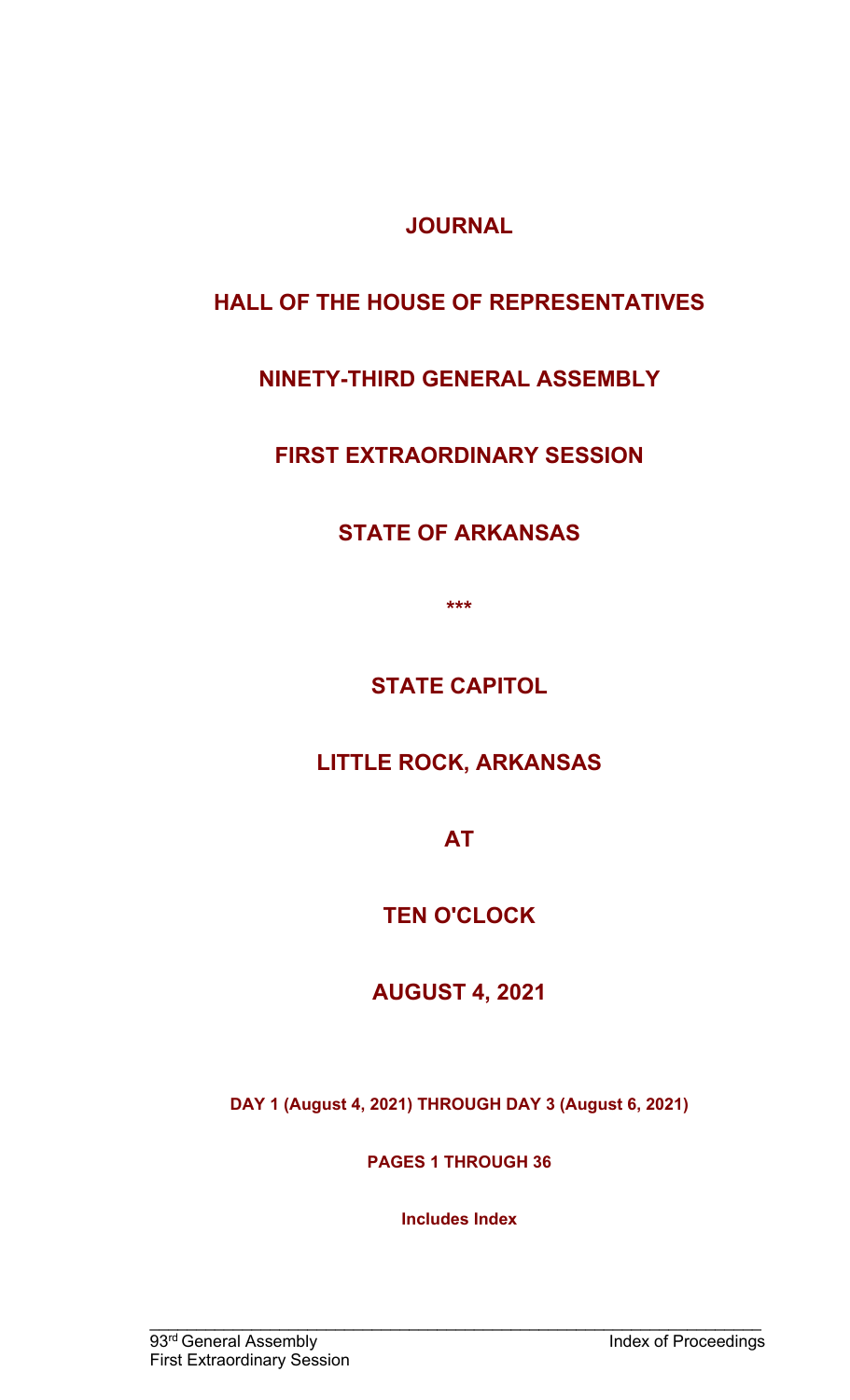# **INDEX**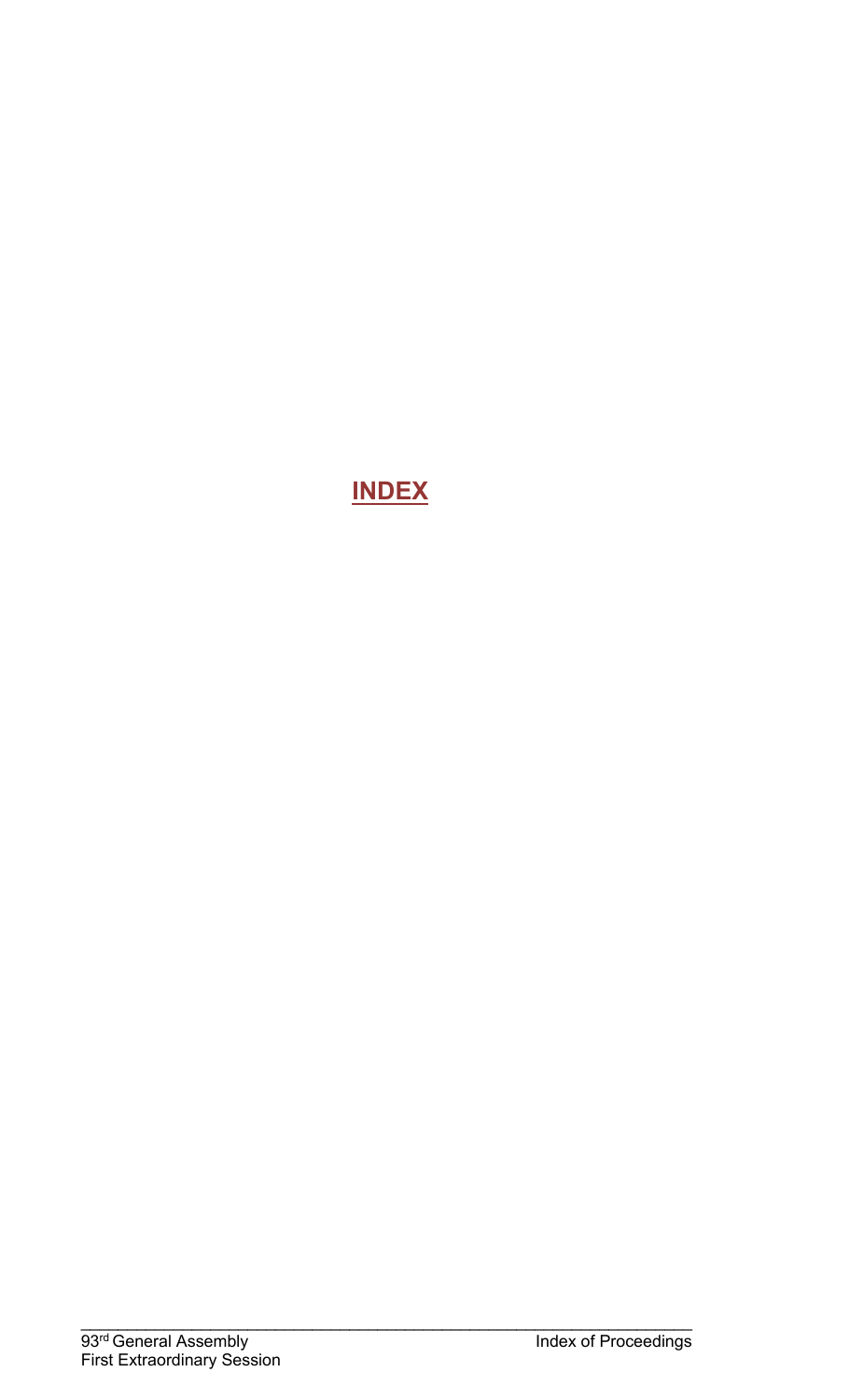#### **HOUSE BILLS**

**\_\_\_\_\_\_\_\_\_\_\_\_\_\_\_\_\_\_\_\_\_\_\_\_\_\_\_\_\_\_\_\_\_\_\_\_\_\_\_\_\_\_\_\_\_\_\_\_\_\_\_\_\_\_\_\_\_\_\_\_\_\_\_\_\_\_**

**\_\_\_\_\_\_\_\_\_\_\_\_\_\_\_\_\_\_\_\_\_\_\_\_\_\_\_\_\_\_\_\_\_\_\_\_\_\_\_\_\_\_\_\_\_\_\_\_\_\_\_\_\_\_\_\_\_\_\_\_\_\_\_\_\_\_**

**House Bill Page Number**

**1001** 6, 9, 13, 14, 15, 16, 17, 18, 19, 31, 32, 33 **1002** 6, 12, 35 **1003** 7, 19, 35 **1004** 7, 35 **1005** 8, 35 **1006** 19, 35

### **HOUSE RESOLUTIONS**

**\_\_\_\_\_\_\_\_\_\_\_\_\_\_\_\_\_\_\_\_\_\_\_\_\_\_\_\_\_\_\_\_\_\_\_\_\_\_\_\_\_\_\_\_\_\_\_\_\_\_\_\_\_\_\_\_\_\_\_\_\_\_\_\_\_\_**

**\_\_\_\_\_\_\_\_\_\_\_\_\_\_\_\_\_\_\_\_\_\_\_\_\_\_\_\_\_\_\_\_\_\_\_\_\_\_\_\_\_\_\_\_\_\_\_\_\_\_\_\_\_\_\_\_\_\_\_\_\_\_\_\_\_\_**

**House Resolutions Page Number**

**1001** 8, 12, 34 **1002** 8, 34 **1003** 9, 12, 34 **1004** 20, 34 **1005** 20, 34 **1006** 34, 36

RED INDICATES ROLL CALL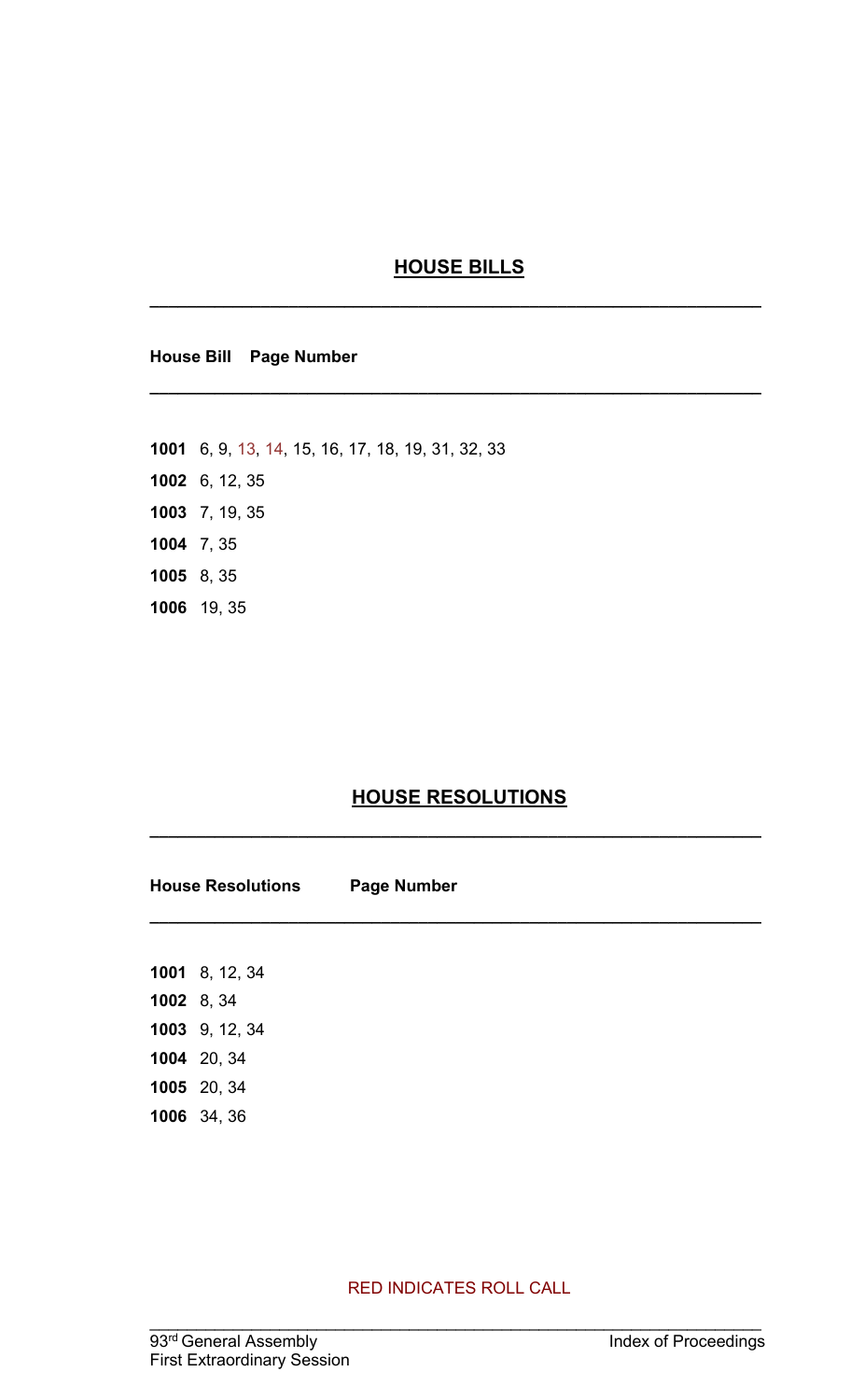### **HOUSE RULES**

**\_\_\_\_\_\_\_\_\_\_\_\_\_\_\_\_\_\_\_\_\_\_\_\_\_\_\_\_\_\_\_\_\_\_\_\_\_\_\_\_\_\_\_\_\_\_\_\_\_\_\_\_\_\_\_\_\_\_\_\_\_\_\_\_\_\_**

**\_\_\_\_\_\_\_\_\_\_\_\_\_\_\_\_\_\_\_\_\_\_\_\_\_\_\_\_\_\_\_\_\_\_\_\_\_\_\_\_\_\_\_\_\_\_\_\_\_\_\_\_\_\_\_\_\_\_\_\_\_\_\_\_\_\_**

#### **House Rule Page Number**

### **SENATE BILLS**

**\_\_\_\_\_\_\_\_\_\_\_\_\_\_\_\_\_\_\_\_\_\_\_\_\_\_\_\_\_\_\_\_\_\_\_\_\_\_\_\_\_\_\_\_\_\_\_\_\_\_\_\_\_\_\_\_\_\_\_\_\_\_\_\_\_\_**

**\_\_\_\_\_\_\_\_\_\_\_\_\_\_\_\_\_\_\_\_\_\_\_\_\_\_\_\_\_\_\_\_\_\_\_\_\_\_\_\_\_\_\_\_\_\_\_\_\_\_\_\_\_\_\_\_\_\_\_\_\_\_\_\_\_\_**

**Senate Bill Page Number Number**

**1** 12**,** 19**,** 21, 24, 25, 26, 27, 28, 29, 30, 31

RED INDICATES ROLL CALL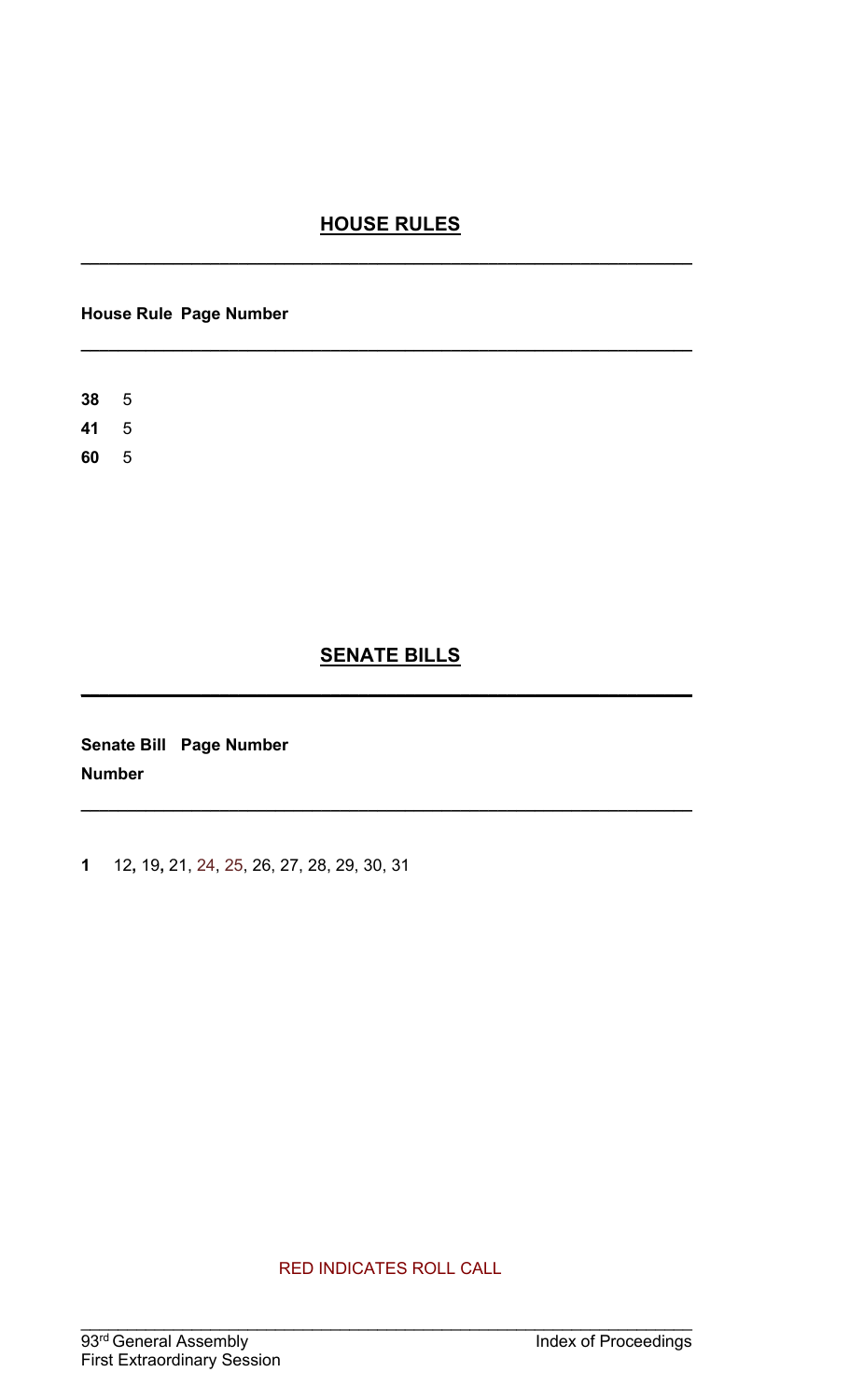### **FIRST DAY'S PROCEEDINGS HALL OF THE HOUSE OF REPRESENTATIVES FIRST EXTRAORDINARY SESSION**

Little Rock, Arkansas August 4, 2021

The House was called to order at 10:03 a.m. by Mr. Shepherd, the Speaker. The following members answered to the roll call:

Allen, Barker, Beaty, Beck, Bentley, M. Berry, S. Berry, Bragg, Breaux, Brooks, Brown, Bryant, Carr, Cavenaugh, Christiansen, Cloud, Clowney, Collins, Cooper, Cozart, Crawford, Davis, Deffenbaugh, Dotson, Ennett, Eubanks, Evans, D. Ferguson, K. Ferguson, Fielding, L. Fite, Flowers, Fortner, Furman, Garner, Godfrey, Gonzales, Haak, Hawks, Hillman, Hodges, Holcomb, Hollowell, Hudson, Jett, Johnson, Ladyman, Love, Lowery, Maddox, Mayberry, McClure, McCollum, McCullough, McElroy, McKenzie, McNair, Miller, Milligan, Murdock, Nicks, Payton, Penzo, Perry, Pilkington, Ray, Richardson, Richmond, Rye, Scott, Slape, B. Smith, S. Smith, Speaks, Springer, Tollett, Tosh, Underwood, Vaught, Wardlaw, Warren, Watson, Whitaker, Wing, Womack, Wooten, Mr. Speaker.

Total .........................................................................87

The following members were absent and did not answer to the roll call: Boyd, Coleman, Dalby, Eaves, C. Fite, Gazaway, Gray, Jean, Lunstrum, Lynch, Magie, McGrew, Meeks.

Total .........................................................................13

A quorum was present.

Unanimous leave was granted for Representatives Boyd, Coleman, Dalby, Eaves, C. Fite, Gazaway, Gray, Jean, Lunstrum, Lynch, Magie, McGrew, Meeks.

The House stood and was led in prayer by House Chaplain, Dr. Rex Horne, Retired Pastor, Immanuel Baptist Church, Little Rock, Arkansas..

 $\mathcal{L}_\mathcal{L} = \mathcal{L}_\mathcal{L} = \mathcal{L}_\mathcal{L} = \mathcal{L}_\mathcal{L} = \mathcal{L}_\mathcal{L} = \mathcal{L}_\mathcal{L} = \mathcal{L}_\mathcal{L} = \mathcal{L}_\mathcal{L} = \mathcal{L}_\mathcal{L} = \mathcal{L}_\mathcal{L} = \mathcal{L}_\mathcal{L} = \mathcal{L}_\mathcal{L} = \mathcal{L}_\mathcal{L} = \mathcal{L}_\mathcal{L} = \mathcal{L}_\mathcal{L} = \mathcal{L}_\mathcal{L} = \mathcal{L}_\mathcal{L}$ 

The House stood and gave the Pledge of Allegiance to the Flag.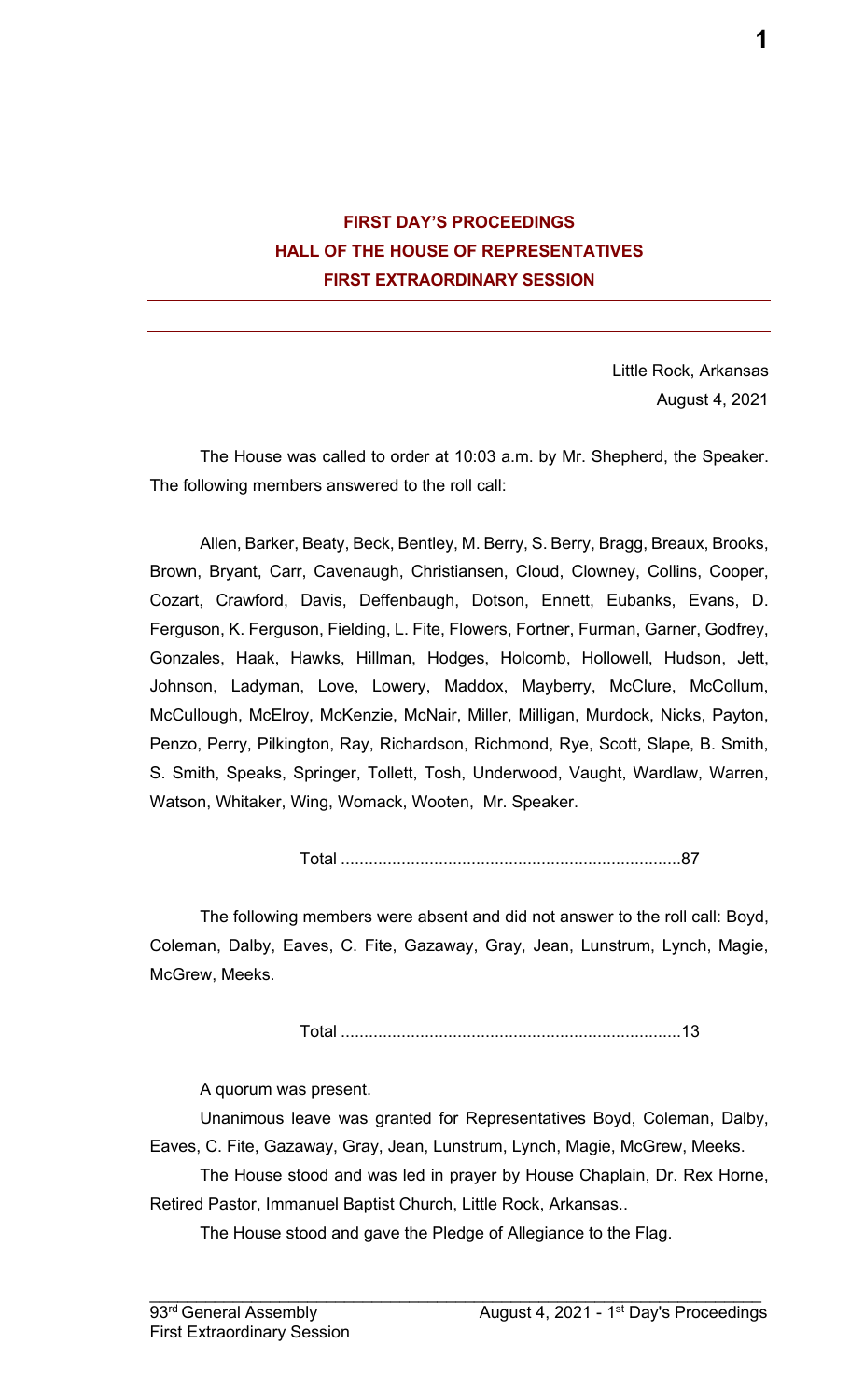Speaker Shepherd recognized the House Reading Clerk to read the Governor's Proclamation.

# STATE OF ARKANSAS EXECUTIVE DEPARTMENT PROCLAMATION

#### TO ALL TO WHOM THESE PRESENTS SHALL COME - GREETINGS:

- WHEREAS: An extraordinary occasion has arisen making it necessary to convene the 93<sup>rd</sup> General Assembly into extraordinary session; and
- WHEREAS: The Delta variant of COVID-19 has infected thousands of Arkansans in recent months. This variant has infected a higher rate of school-aged children, and it is more contagious than previous variants of the virus; and
- WHEREAS: A COVID-19 vaccine is not yet available for children under the age of 12 (12) years old; and
- WHEREAS: Arkansas public schools will begin in-person instruction in August, and the safety of children attending school is critical; and
- WHEREAS: All efforts should be made to preserve the safety of these children while maintaining the ability for them to attend in-person instruction; and
- WHEREAS: School boards need the flexibility to require masks in congregate settings to protect the safety of children; and
- WHEREAS: Act 1002 of the 2021, prohibits public school boards from utilizing masks to mitigate the spread of COVID-19; therefore, there is an urgent need to enact exceptions to Act 1002 of 2021, so that public school boards have the flexibility necessary to utilize masks to mitigate the spread of COVID-19 in schools; and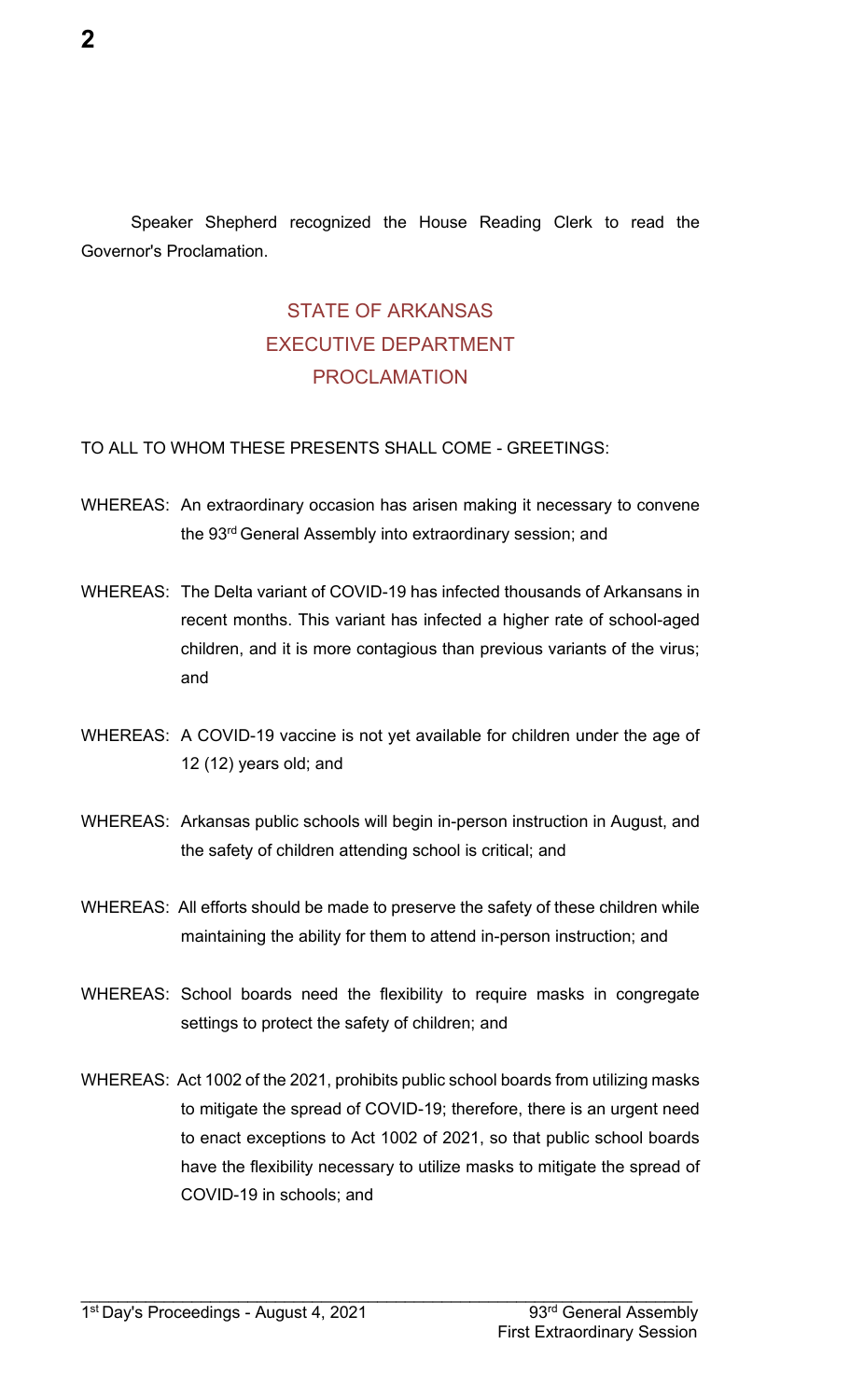- WHEREAS: A full economic recovery from the impact of COVID-19 requires a robust workforce; and
- WHEREAS: As a result of extraordinary federal unemployment benefit programs and relief programs, Arkansas employers are unable to fill thousands of job vacancies in the state; and
- WHEREAS: The unemployment rate in Arkansas is currently below the national unemployment rate and consistent with the historical unemployment level preceding the onset of the COVID-19 pandemic; therefore, there is no longer a need within the State of Arkansas for the extraordinary federal unemployment benefit programs provided for under Title IX, Subtitle A, Part 1 of the American Rescue Plan Act of 2021.
- NOW THEREFORE, I ASA HUTCHINSON, Governor of the State of Arkansas, by virtue of the power and authority vested in me by Article 6, Section 19 of the Arkansas Constitution, do hereby call an Extraordinary Session of the General Assembly to convene in Little Rock on August 4, 2021 at 10:00 a.m., and I do hereby specify that the General Assembly is convened in such Session to consider, and if so advised, enact laws for the following purposes:
	- 1. To allow public school boards and open enrollment charter schools to implement masking protocols to protect children under the age of twelve (12) in a school building, school bus, or other congregate educational setting during times dedicated for academic purposes;
	- 2. To affirm the decision of the Director of Workforce Services to terminate the State of Arkansas's participation in extraordinary federal unemployment benefit programs related to COVID-19;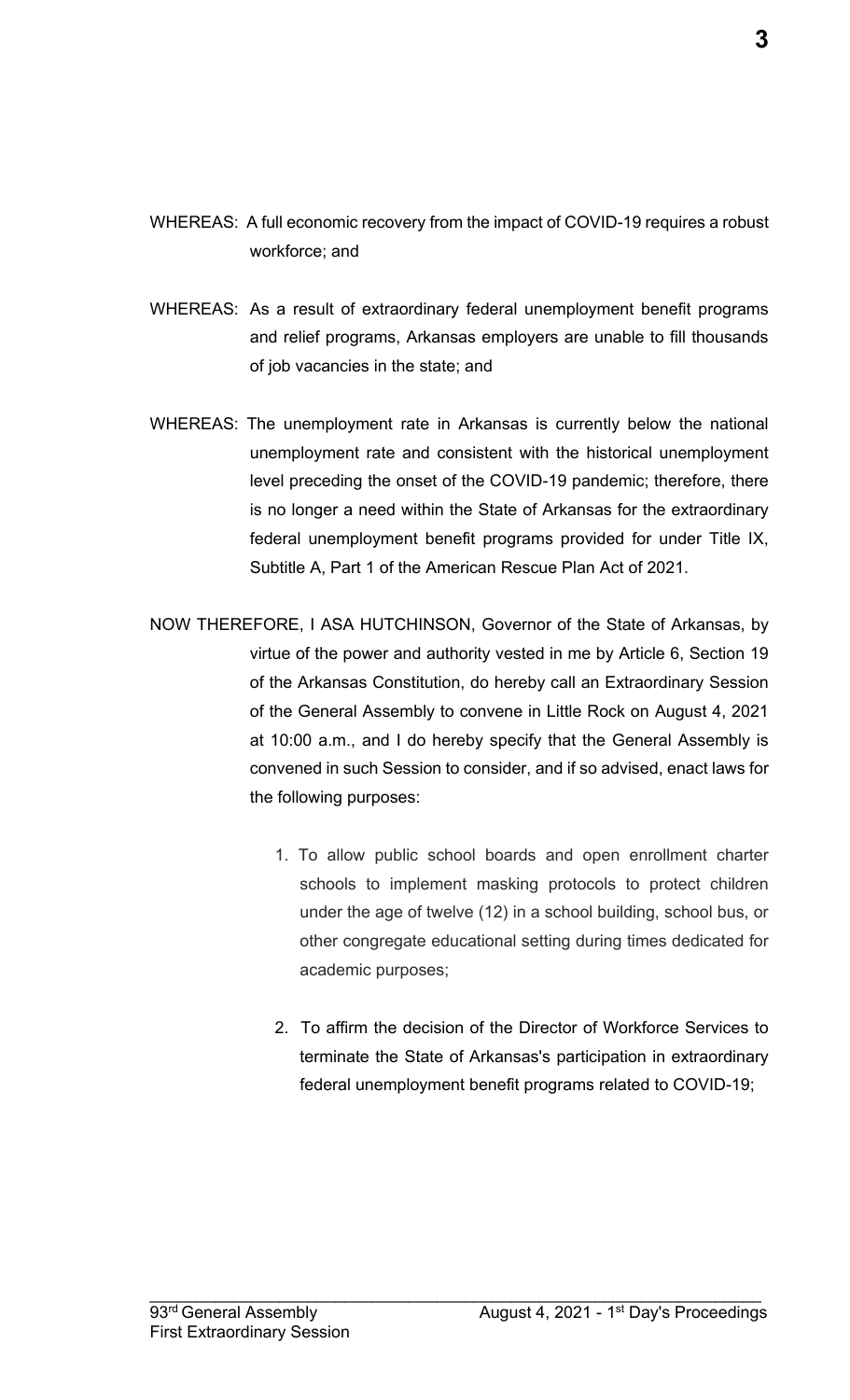- 3. To affirm that the reduction and prevention of unemployment in Arkansas takes precedence over the receipt of any federal programs related to unemployment, and the Director of Workforce Services may exercise discretion in the decision to participate or cease participation in any voluntary, optional, special, or emergency program benefits offered by the federal government to address exceptional unemployment conditions;
- 4. To confirm gubernatorial appointees as required by Ark Code Ann. § 10-2-113; and
- 5. To provide for the payment of expenses and per diem of the House of Representatives and the Senate for the Extraordinary Session.

IN TESTIMONY WHEREOF, I have hereunto set my hand and caused the Great Seal of the State of Arkansas to be affixed this 2<sup>nd</sup> day of August, in the year of our Lord 2021.

 $\mathcal{L}_\mathcal{L} = \mathcal{L}_\mathcal{L} = \mathcal{L}_\mathcal{L} = \mathcal{L}_\mathcal{L} = \mathcal{L}_\mathcal{L} = \mathcal{L}_\mathcal{L} = \mathcal{L}_\mathcal{L} = \mathcal{L}_\mathcal{L} = \mathcal{L}_\mathcal{L} = \mathcal{L}_\mathcal{L} = \mathcal{L}_\mathcal{L} = \mathcal{L}_\mathcal{L} = \mathcal{L}_\mathcal{L} = \mathcal{L}_\mathcal{L} = \mathcal{L}_\mathcal{L} = \mathcal{L}_\mathcal{L} = \mathcal{L}_\mathcal{L}$ 

Jea Artiturar

Asa Hutchinson Governor



Attest:

/s/ John Thurston, Secretary of State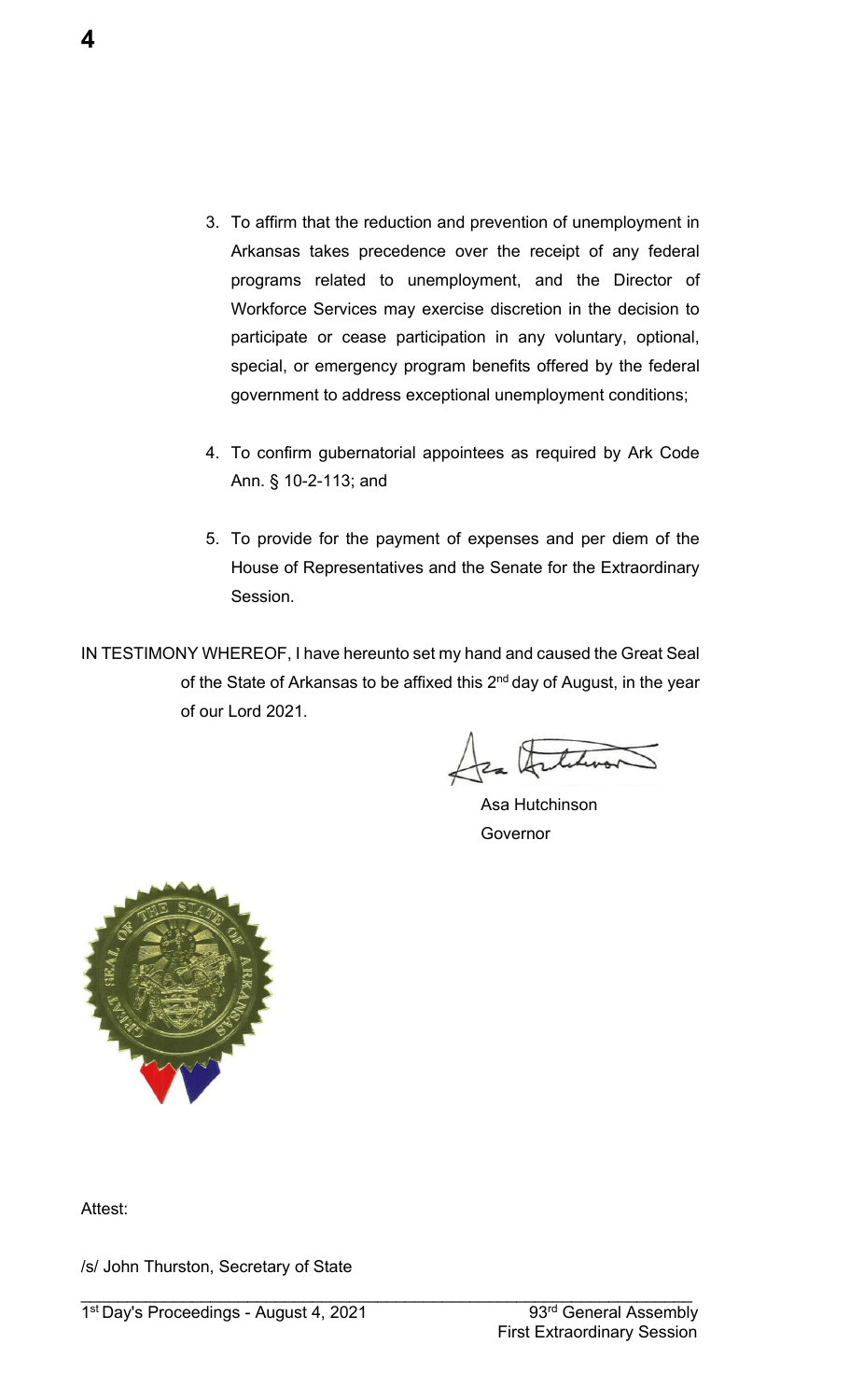Speaker Shepherd announced that, in accordance with the provisions of Article VI, Section 19 of the Arkansas Constitution, no business other than that which is germane to the items in the Call of the Governor will be considered until all items in the Call have been disposed of.

Representative Keith Slape moved that the House suspend, for the duration of this special session, House Rule 38 ("p" through "T") - setting minimum lengths of time for circulation of fiscal impact statements related to specific types of legislation. Motion carried.

Representative Keith Slape moved that the House suspend, for the duration of this special session, House Rule 41 - A) requiring bills to be on the desk for at least 24 hours before final passage, and B) prohibiting bills from being placed on committee agendas no sooner than the second calendar day following its filing. Motion carried.

Representative Keith Slape moved that the House suspend, for the duration of this special session, House Rule 60 (a) - setting minimum lengths of time for notice of committee meetings. Motion carried.

Speaker Shepherd directed the Clerk to notify the Senate that the House is in session and ready for business.

Speaker Shepherd directed the Clerk to notify the Governor that the House is in session and ready for business.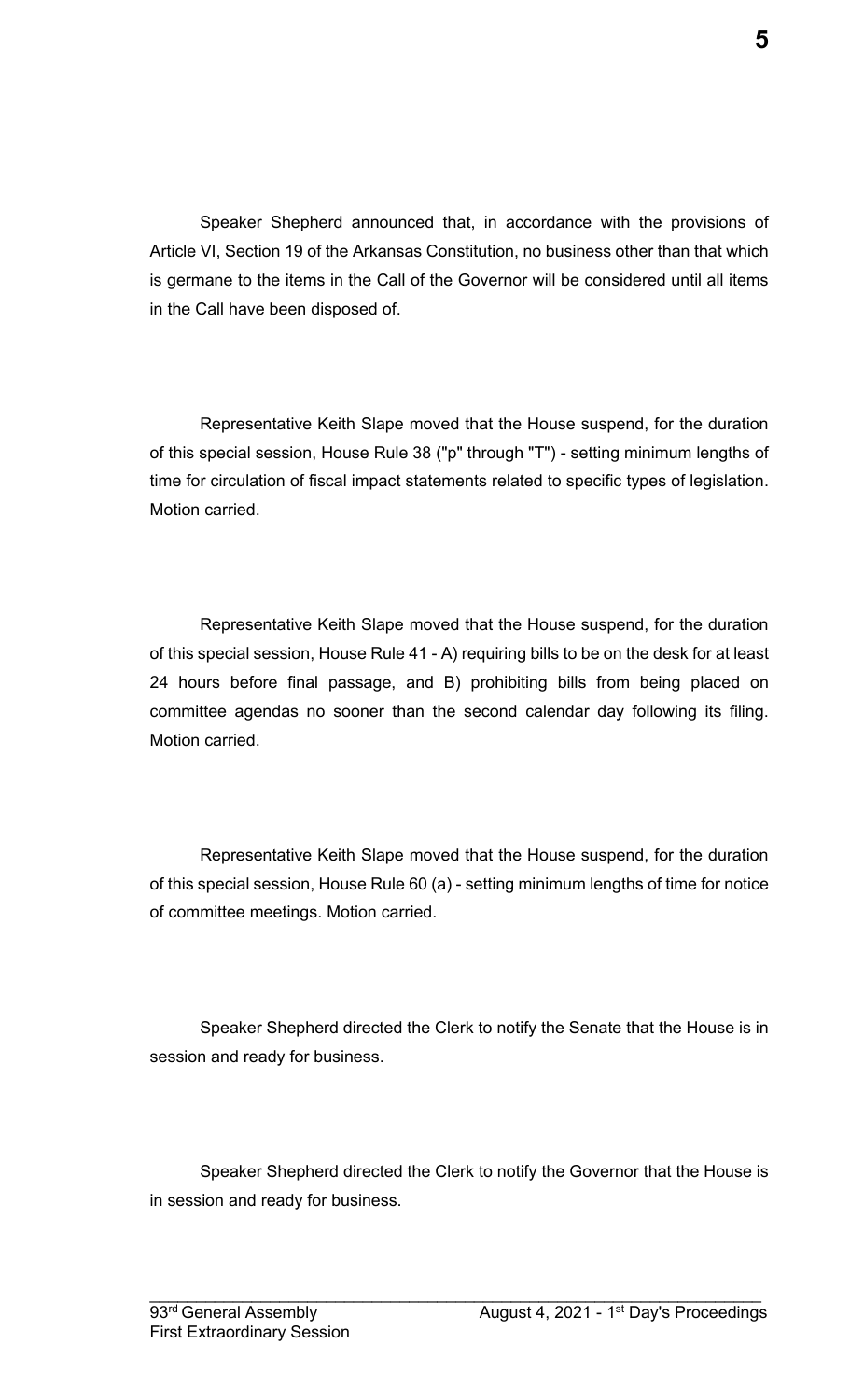$\overline{\phantom{a}}$  , where  $\overline{\phantom{a}}$  , where  $\overline{\phantom{a}}$  , where  $\overline{\phantom{a}}$ 

#### BY: REPRESENTATIVE WARDLAW BY: SENATOR J. DISMANG

A BILL FOR AN ACT TO BE ENTITLED AN ACT CONCERNING UNEMPLOYMENT COMPENSATION; TO MODIFY THE DIVISION OF WORKFORCE SERVICES LAW; TO CLARIFY THE LAW CONCERNING THE STATE'S PARTICIPATION IN FEDERALLY FUNDED UNEMPLOYMENT PROGRAMS OFFERED ON A VOLUNTARY OR OPTIONAL BASIS; TO TERMINATE THE STATE'S PARTICIPATION IN CERTAIN FEDERAL UNEMPLOYMENT PROGRAMS; TO DECLARE AN EMERGENCY; AND FOR OTHER PURPOSES.

Was read the first time, rules suspended, read the second time, and referred to the Committee on PUBLIC HEALTH, WELFARE AND LABOR.

#### HOUSE BILL NO. 1002

\_\_\_\_\_\_\_\_\_\_\_\_\_\_\_\_\_\_\_\_

#### BY: REPRESENTATIVE RYE

A BILL FOR AN ACT TO BE ENTITLED AN ACT CONCERNING UNEMPLOYMENT COMPENSATION; TO MODIFY THE DIVISION OF WORKFORCE SERVICES LAW; TO CLARIFY THE PUBLIC POLICY OF THE STATE IN RELATION TO THE DIVISION OF WORKFORCE SERVICES LAW; TO CLARIFY THE LAW CONCERNING THE STATE'S PARTICIPATION IN FEDERALLY FUNDED UNEMPLOYMENT PROGRAMS OFFERED ON A VOLUNTARY OR OPTIONAL BASIS; TO TERMINATE THE STATE'S PARTICIPATION IN CERTAIN FEDERAL UNEMPLOYMENT PROGRAMS; TO DECLARE AN EMERGENCY; AND FOR OTHER PURPOSES.

Was read the first time, rules suspended, read the second time, and referred to the Committee on PUBLIC HEALTH, WELFARE AND LABOR.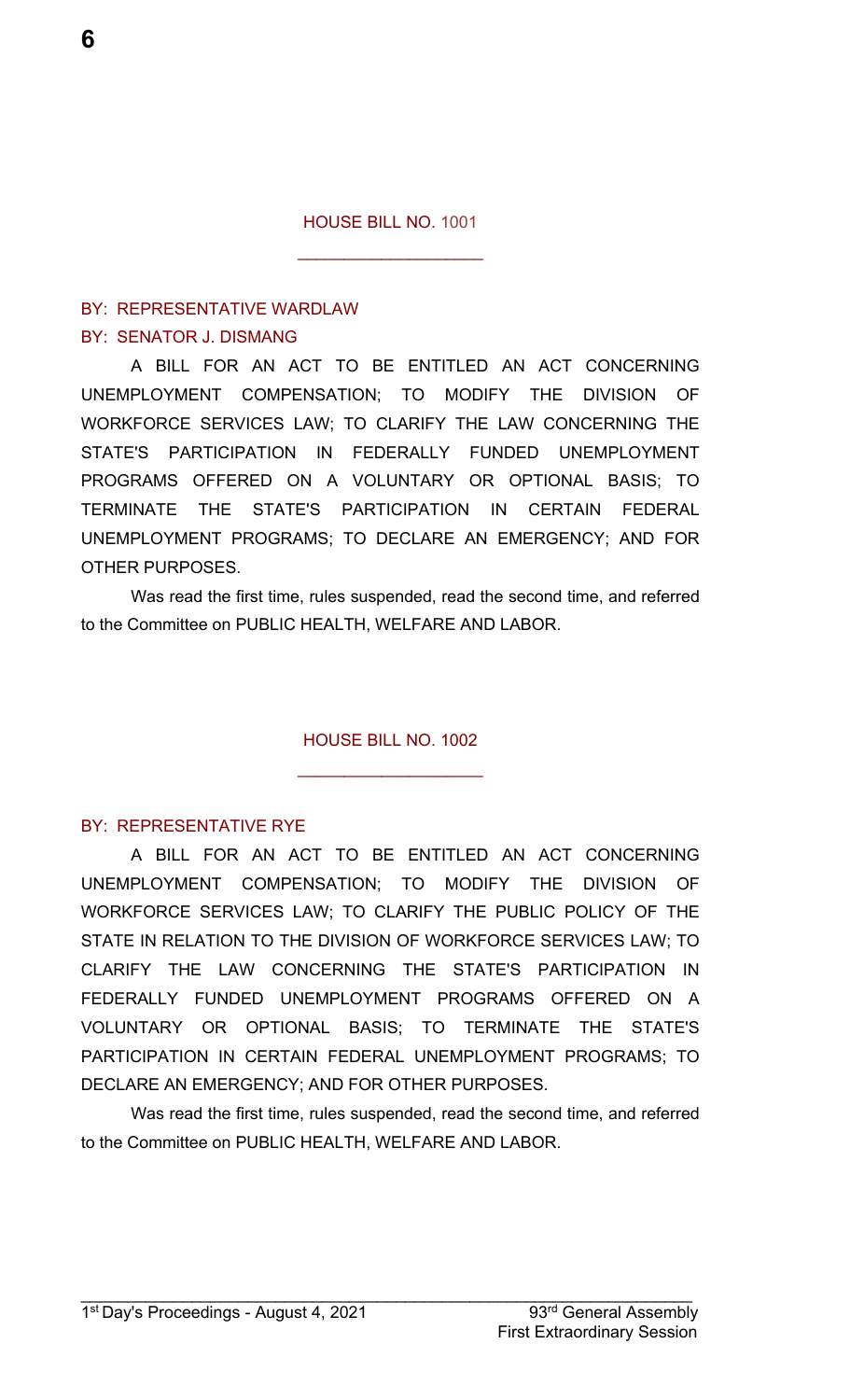$\mathcal{L}_\text{max}$  , where  $\mathcal{L}_\text{max}$  , we have the set of  $\mathcal{L}_\text{max}$ 

#### BY: REPRESENTATIVES J. MAYBERRY, GAZAWAY

A BILL FOR AN ACT TO BE ENTITLED AN ACT CONCERNING THE MANDATORY USE OF FACE MASKS, FACE SHIELDS, OR OTHER FACE COVERINGS IN PUBLIC SCHOOLS; TO DECLARE AN EMERGENCY; AND FOR OTHER PURPOSES.

Was read the first time, rules suspended, read the second time, and referred to the Committee on PUBLIC HEALTH, WELFARE AND LABOR.

#### HOUSE BILL NO. 1004

\_\_\_\_\_\_\_\_\_\_\_\_\_\_\_\_\_\_\_\_

BY: REPRESENTATIVES MCCULLOUGH, F. ALLEN, CLOWNEY, A. COLLINS, ENNETT, D. FERGUSON, K. FERGUSON, FIELDING, V. FLOWERS, D. GARNER, GODFREY, M. HODGES, HUDSON, LOVE, MAGIE, MURDOCK, NICKS, PERRY, RICHARDSON, SCOTT, SPRINGER, WHITAKER

BY: SENATORS K. INGRAM, C. TUCKER, L. CHESTERFIELD, ELLIOTT, S. FLOWERS, G. LEDING, TEAGUE

A BILL FOR AN ACT TO BE ENTITLED AN ACT TO AUTHORIZE A SCHOOL BOARD OF A PUBLIC SCHOOL DISTRICT OR GOVERNING BODY OF AN OPEN-ENROLLMENT PUBLIC CHARTER SCHOOL TO IMPLEMENT A REQUIREMENT FOR FACE MASKS, FACE SHIELDS, OR OTHER FACE COVERINGS; TO AUTHORIZE A PUBLICLY OWNED OR OPERATED CHILDCARE FACILITY TO IMPLEMENT A REQUIREMENT FOR FACE MASKS, FACE SHIELDS, OR OTHER FACE COVERINGS; TO DECLARE AN EMERGENCY; AND FOR OTHER PURPOSES.

Was read the first time, rules suspended, read the second time, and referred to the Committee on PUBLIC HEALTH, WELFARE AND LABOR.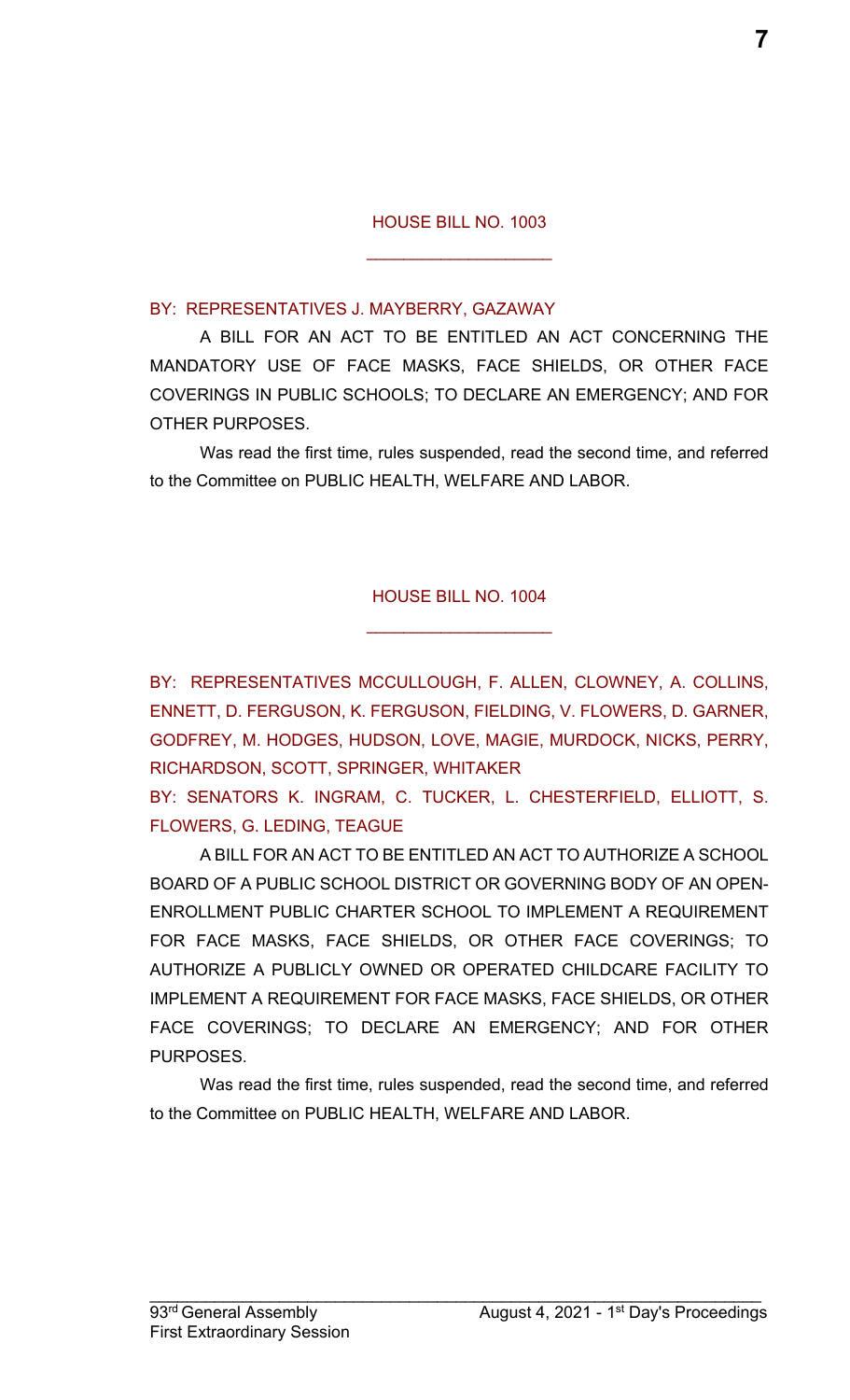$\overline{\phantom{a}}$  , where  $\overline{\phantom{a}}$  , where  $\overline{\phantom{a}}$  , where  $\overline{\phantom{a}}$ 

BY: REPRESENTATIVES CLOWNEY, MCCULLOUGH, F. ALLEN, A. COLLINS, ENNETT, D. FERGUSON, K. FERGUSON, FIELDING, V. FLOWERS, D. GARMER, GODFREY, M. HODGES, HUDSON, LOVE, MAGIE, MURDOCK, NICKS, PERRY, RICHARDSON, SCOTT, SPRINGER, WHITAKER

BY: SENATORS G. LEDING, C. TUCKER, L. CHESTERFIELD, ELLIOTT, S. FLOWERS, K. INGRAM, TEAGUE

A BILL FOR AN ACT TO BE ENTITLED AN ACT TO AUTHORIZE A PUBLICLY OWNED OR OPERATED CHILDCARE FACILITY TO IMPLEMENT A REQUIREMENT FOR FACE MASKS, FACE SHIELDS, OR OTHER FACE COVERINGS; TO DECLARE AN EMERGENCY; AND FOR OTHER PURPOSES.

Was read the first time, the Speaker declared HOUSE BILL NO. 1005 to be improperly introduced.

#### HOUSE RESOLUTION NO. 1001

 $\mathcal{L}_\text{max}$  , where  $\mathcal{L}_\text{max}$  , we have the set of  $\mathcal{L}_\text{max}$ 

#### BY: REPRESENTATIVES FIELDING, SHEPHERD, BARKER

TO COMMEND L.C. "BUCKSHOT" SMITH ON HIS LONG TENURE AS A CAMDEN POLICE OFFICER.

Was read the first time, rules suspended, read the second time and placed on the Calendar.

HOUSE RESOLUTION NO. 1002

 $\mathcal{L}_\text{max}$  , where  $\mathcal{L}_\text{max}$  , we have the set of  $\mathcal{L}_\text{max}$ 

#### BY: REPRESENTATIVE LOWERY

TO EXTEND THE FIRST EXTRAORDINARY SESSION OF THE NINETY-THIRD GENERAL ASSEMBLY TO CONSIDER A BILL BY SENATOR GARNER TO PROHIBIT THE PROPAGATION OF DIVISIVE CONCEPTS IN CERTAIN PUBLIC ENTITIES, INCLUDING PUBLIC SCHOOLS AND EDUCATION SERVICE COOPERATIVES.

Was read the first time, rules suspended, read the second time and placed on the Calendar.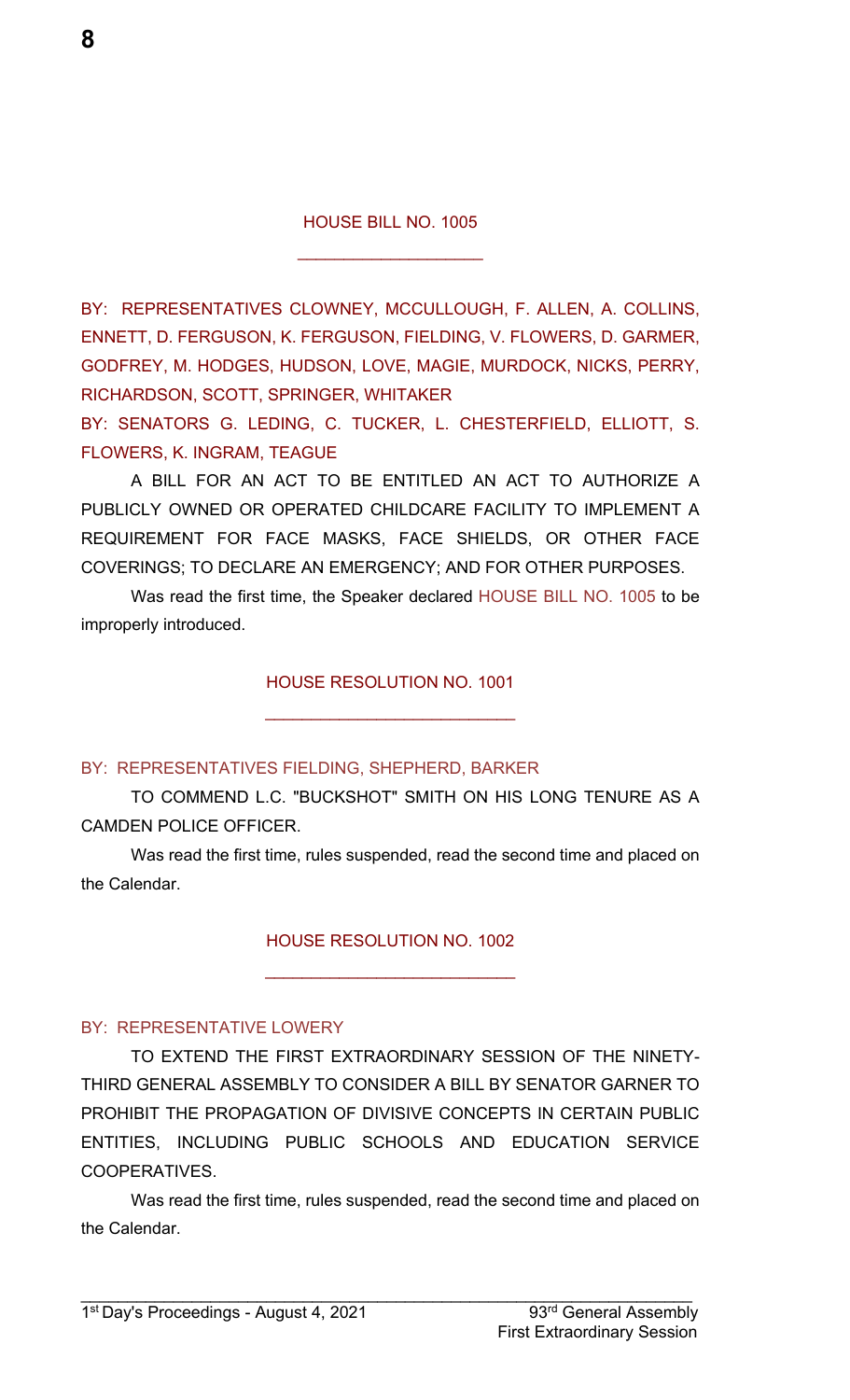#### HOUSE RESOLUTION NO. 1003

\_\_\_\_\_\_\_\_\_\_\_\_\_\_\_\_\_\_\_\_\_\_\_\_\_\_\_

#### BY: REPRESENTATIVES LOVE, WARDLAW, D. GARNER, D. WHITAKER

A RESOLUTION TO ENCOURAGE ARKANSANS TO UTILIZE THE ARKANSAS RENT RELIEF PROGRAM.

Was read the first time, rules suspended, read the second time and placed on the Calendar.

#### COMMITTEE REPORT

PUBLIC HEALTH, WELFARE AND LABOR JACK LADYMAN

August 4, 2021 CHAIRPERSON

HOUSE BILL NO. 1001 DO PASS BY REPRESENTATIVE WARDLAW

Upon motion of Representative Evans, the House adjourned at 5:35 p.m. until 10:00 a.m., Thursday, August 5, 2021.

 $\mathcal{L}_\text{max}$  , and the contract of the contract of the contract of the contract of the contract of the contract of the contract of the contract of the contract of the contract of the contract of the contract of the contr

 $\mathcal{L}_\mathcal{L} = \mathcal{L}_\mathcal{L} = \mathcal{L}_\mathcal{L} = \mathcal{L}_\mathcal{L} = \mathcal{L}_\mathcal{L} = \mathcal{L}_\mathcal{L} = \mathcal{L}_\mathcal{L} = \mathcal{L}_\mathcal{L} = \mathcal{L}_\mathcal{L} = \mathcal{L}_\mathcal{L} = \mathcal{L}_\mathcal{L} = \mathcal{L}_\mathcal{L} = \mathcal{L}_\mathcal{L} = \mathcal{L}_\mathcal{L} = \mathcal{L}_\mathcal{L} = \mathcal{L}_\mathcal{L} = \mathcal{L}_\mathcal{L}$ 

ATTEST:

Matthew J. Shepherd Sherri Stacks Speaker of the House of Representatives Chief Clerk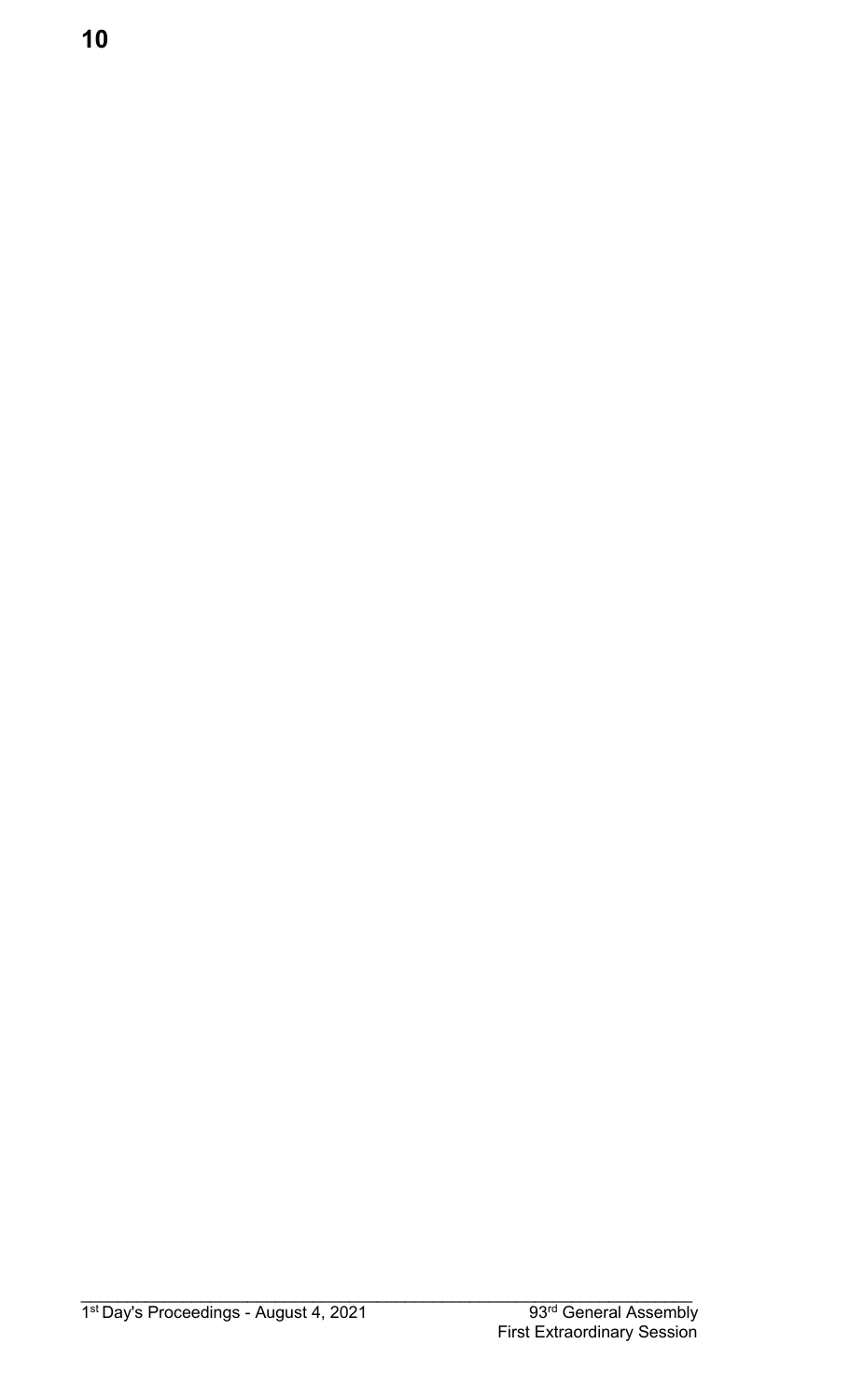

Little Rock, Arkansas August 5, 2021

The House was called to order at 10:06 a.m. by Mr. Shepherd, the Speaker. The following members answered to the roll call:

Allen, Beaty, Beck, Bentley, M. Berry, S. Berry, Bragg, Breaux, Brooks, Brown, Bryant, Carr, Cavenaugh, Christiansen, Cloud, Clowney, Coleman, Collins, Cooper, Cozart, Crawford, Dalby, Davis, Deffenbaugh, Dotson, Ennett, Eubanks, Evans, D. Ferguson, K. Ferguson, Fielding, L. Fite, Flowers, Fortner, Furman, Garner, Gazaway, Godfrey, Gonzales, Haak, Hawks, Hillman, Hodges, Holcomb, Hollowell, Hudson, Jean, Jett, Johnson, Ladyman, Love, Lowery, Lynch, Maddox, Mayberry, McClure, McCollum, McCullough, McElroy, McGrew, McKenzie, McNair, Milligan, Murdock, Nicks, Payton, Penzo, Perry, Pilkington, Ray, Richardson, Richmond, Rye, Scott, Slape, B. Smith, S. Smith, Speaks, Springer, Tollett, Tosh, Underwood, Vaught, Wardlaw, Warren, Watson, Whitaker, Wing, Womack, Wooten, Mr. Speaker.

Total .........................................................................91

The following members were absent and did not answer to the roll call: Barker, Boyd, Eaves, C. Fite, Gray, Lundstrum, Magie, Meeks, Miller.

Total ...........................................................................9

A quorum was present.

Unanimous leave was granted for Representatives Barker, Boyd, Eaves, C. Fite, Gray, Lundstrum, Magie, Meeks, Miller.

The House stood and was led in prayer by House Chaplain, Dr. Rex Horne, Retired Pastor, Immanuel Baptist Church, Little Rock, Arkansas.

 $\mathcal{L}_\mathcal{L} = \mathcal{L}_\mathcal{L} = \mathcal{L}_\mathcal{L} = \mathcal{L}_\mathcal{L} = \mathcal{L}_\mathcal{L} = \mathcal{L}_\mathcal{L} = \mathcal{L}_\mathcal{L} = \mathcal{L}_\mathcal{L} = \mathcal{L}_\mathcal{L} = \mathcal{L}_\mathcal{L} = \mathcal{L}_\mathcal{L} = \mathcal{L}_\mathcal{L} = \mathcal{L}_\mathcal{L} = \mathcal{L}_\mathcal{L} = \mathcal{L}_\mathcal{L} = \mathcal{L}_\mathcal{L} = \mathcal{L}_\mathcal{L}$ 

The House stood and gave the Pledge of Allegiance to the Flag.

The reading of the Journal of yesterday's proceedings was dispensed with.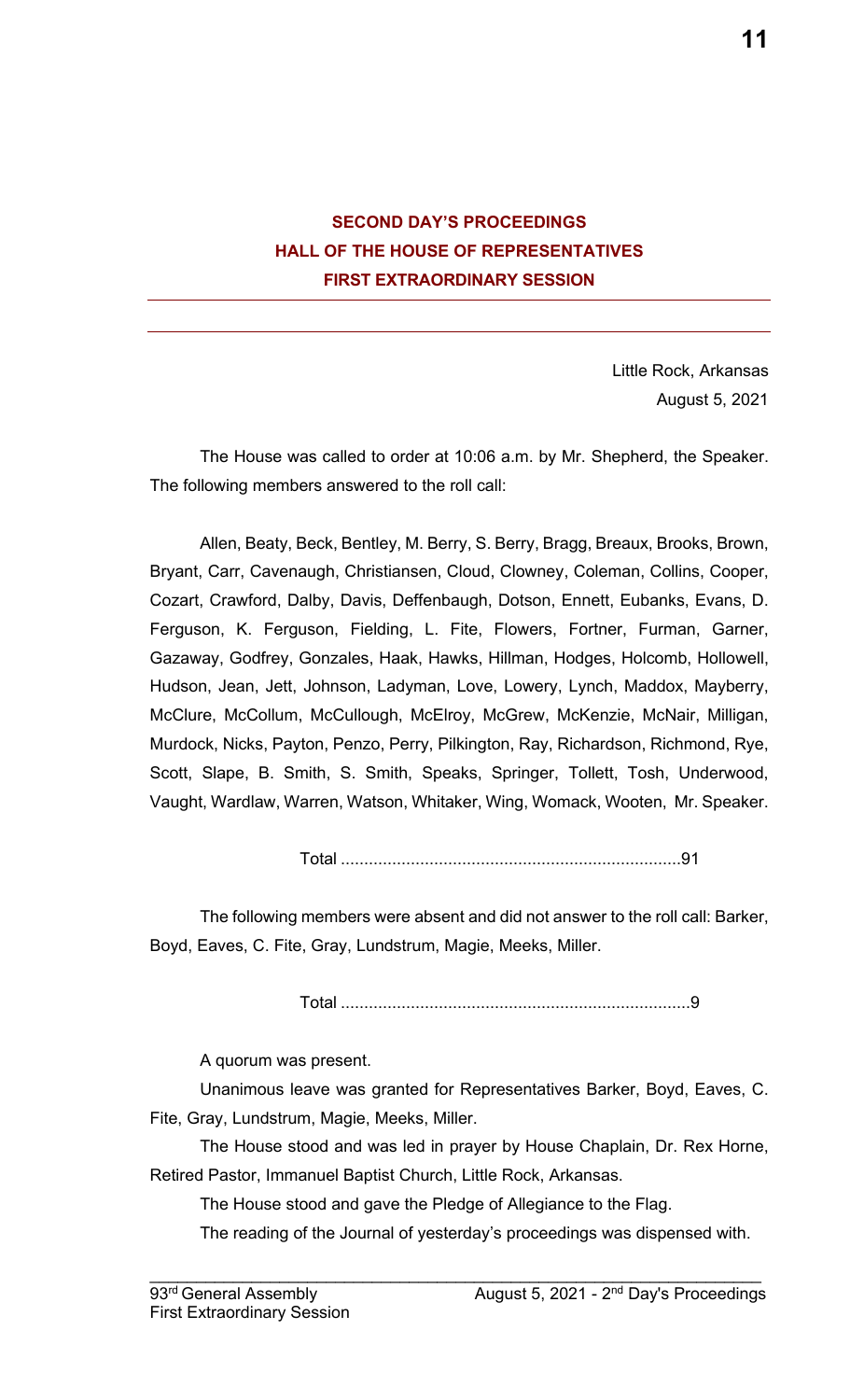#### COMMITTEE REPORT

PUBLIC HEALTH, WELFARE AND LABOR JACK LADYMAN

August 5, 2021 **CHAIRPERSON** 

SENATE BILL NO. 1 DO PASS BY SENATOR J. DISMANG

The House gave Representative Rye unanimous leave to withdraw HOUSE BILL NO. 1002.

#### HOUSE RESOLUTION NO. 1001

 $\mathcal{L}_\text{max}$  , where  $\mathcal{L}_\text{max}$  , we have the set of  $\mathcal{L}_\text{max}$ 

#### BY: REPRESENTATIVE FIELDING

TO COMMEND L.C. "BUCKSHOT" SMITH ON HIS LONG TENURE AS A CAMDEN POLICE OFFICER.

THE RESOLUTION WAS READ AND ADOPTED BY MORE THAN 51 VOTES.

HOUSE RESOLUTION NO. 1003

 $\mathcal{L}_\text{max}$  , where  $\mathcal{L}_\text{max}$  , we have the set of  $\mathcal{L}_\text{max}$ 

#### BY: REPRESENTATIVE LOVE

A RESOLUTION TO ENCOURAGE ARKANSANS TO UTILIZE THE ARKANSAS RENT RELIEF PROGRAM.

THE RESOLUTION WAS READ AND ADOPTED BY MORE THAN 51 VOTES.

 $\mathcal{L}_\mathcal{L} = \mathcal{L}_\mathcal{L} = \mathcal{L}_\mathcal{L} = \mathcal{L}_\mathcal{L} = \mathcal{L}_\mathcal{L} = \mathcal{L}_\mathcal{L} = \mathcal{L}_\mathcal{L} = \mathcal{L}_\mathcal{L} = \mathcal{L}_\mathcal{L} = \mathcal{L}_\mathcal{L} = \mathcal{L}_\mathcal{L} = \mathcal{L}_\mathcal{L} = \mathcal{L}_\mathcal{L} = \mathcal{L}_\mathcal{L} = \mathcal{L}_\mathcal{L} = \mathcal{L}_\mathcal{L} = \mathcal{L}_\mathcal{L}$ 

Morning Hour Expired.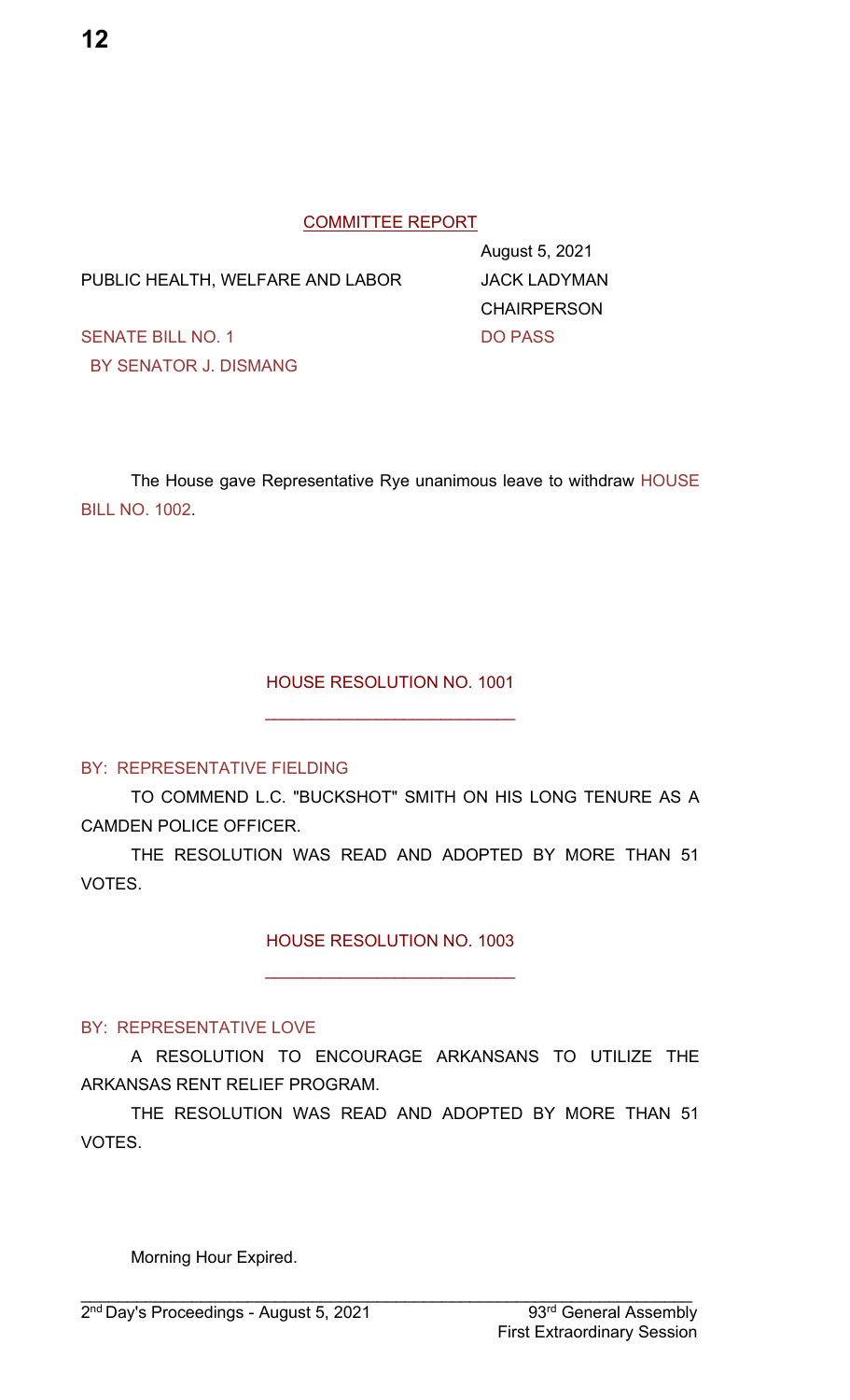$\mathcal{L}_\text{max}$  , where  $\mathcal{L}_\text{max}$  , we have the set of  $\mathcal{L}_\text{max}$ 

#### BY: REPRESENTATIVE WARDLAW

Was read the third time and placed on final passage, the question being shall the Bill pass and shall the Emergency Clause be adopted. The vote was as follows:

AFFIRMATIVE: Beaty, Beck, Bentley, M. Berry, S. Berry, Boyd, Bragg, Breaux, Brooks, Brown, Bryant, Carr, Cavenaugh, Christiansen, Cloud, Coleman, Cooper, Cozart, Crawford, Dalby, Davis, Deffenbaugh, Dotson, Eubanks, Evans, D. Ferguson, C. Fite, L. Fite, Fortner, Furman, Gazaway, Gonzales, Gray, Haak, Hawks, Hillman, Holcomb, Hollowell, Jean, Johnson, Ladyman, Lowery, Lundstrum, Lynch, Maddox, Mayberry, McClure, McCollum, McElroy, McGrew, McKenzie, McNair, Milligan, Payton, Penzo, Perry, Pilkington, Ray, Richmond, Rye, Slape, B. Smith, S. Smith, Speaks, Tollett, Tosh, Underwood, Vaught, Wardlaw, Warren, Watson, Wing, Womack, Wooten.

Total ...............................................................................................74 NEGATIVE: Allen, Clowney, Collins, Ennett, K. Ferguson, Fielding, Garner, Godfrey, Hodges, Hudson, Love, McCullough, Nicks, Richardson, Scott, Springer, Whitaker.

| Total                         |                                                                   |
|-------------------------------|-------------------------------------------------------------------|
|                               | ABSENT OR NOT VOTING: Barker, Eaves, Flowers, Jett, Magie, Meeks, |
| Miller, Murdock, Mr. Speaker. |                                                                   |
| Total                         |                                                                   |

VOTING PRESENT:

So the Bill passed and the title as read was agreed to.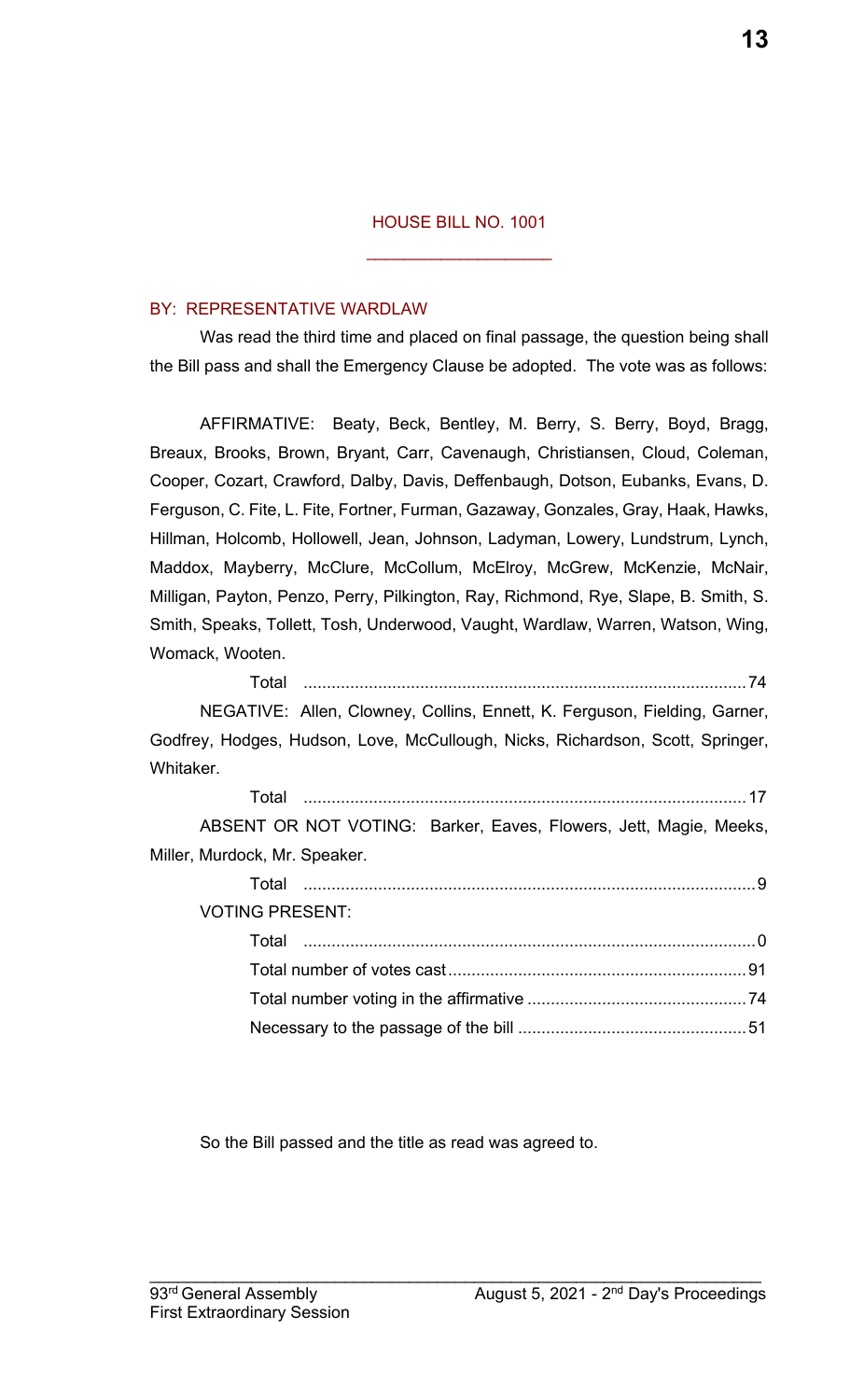There being an Emergency Clause attached to HOUSE BILL NO. 1001, the Speaker ordered the clerk to call the roll upon the adoption of the Emergency Clause. The vote was as follows:

#### EMERGENCY CLAUSE

AFFIRMATIVE: Beaty, Beck, Bentley, M. Berry, S. Berry, Boyd, Bragg, Breaux, Brooks, Brown, Bryant, Carr, Cavenaugh, Christiansen, Cloud, Coleman, Cooper, Cozart, Crawford, Dalby, Davis, Deffenbaugh, Dotson, Eubanks, Evans, D. Ferguson, C. Fite, L. Fite, Fortner, Furman, Gazaway, Gonzales, Gray, Haak, Hawks, Hillman, Holcomb, Hollowell, Jean, Johnson, Ladyman, Lowery, Lundstrum, Lynch, Maddox, Mayberry, McClure, McCollum, McElroy, McGrew, McKenzie, McNair, Milligan, Payton, Penzo, Perry, Pilkington, Ray, Richmond, Rye, Slape, B. Smith, S. Smith, Speaks, Tollett, Tosh, Underwood, Vaught, Wardlaw, Warren, Watson, Wing, Womack, Wooten.

Total ............................................................................................... 74

NEGATIVE: Allen, Clowney, Collins, Ennett, K. Ferguson, Fielding, Garner, Godfrey, Hodges, Hudson, Love, McCullough, Nicks, Richardson, Scott, Springer, Whitaker.

| ABSENT OR NOT VOTING: Barker, Eaves, Flowers, Jett, Magie, Meeks, |
|-------------------------------------------------------------------|
|                                                                   |
|                                                                   |
|                                                                   |
|                                                                   |
|                                                                   |
|                                                                   |
|                                                                   |
|                                                                   |

So the Emergency Clause was adopted.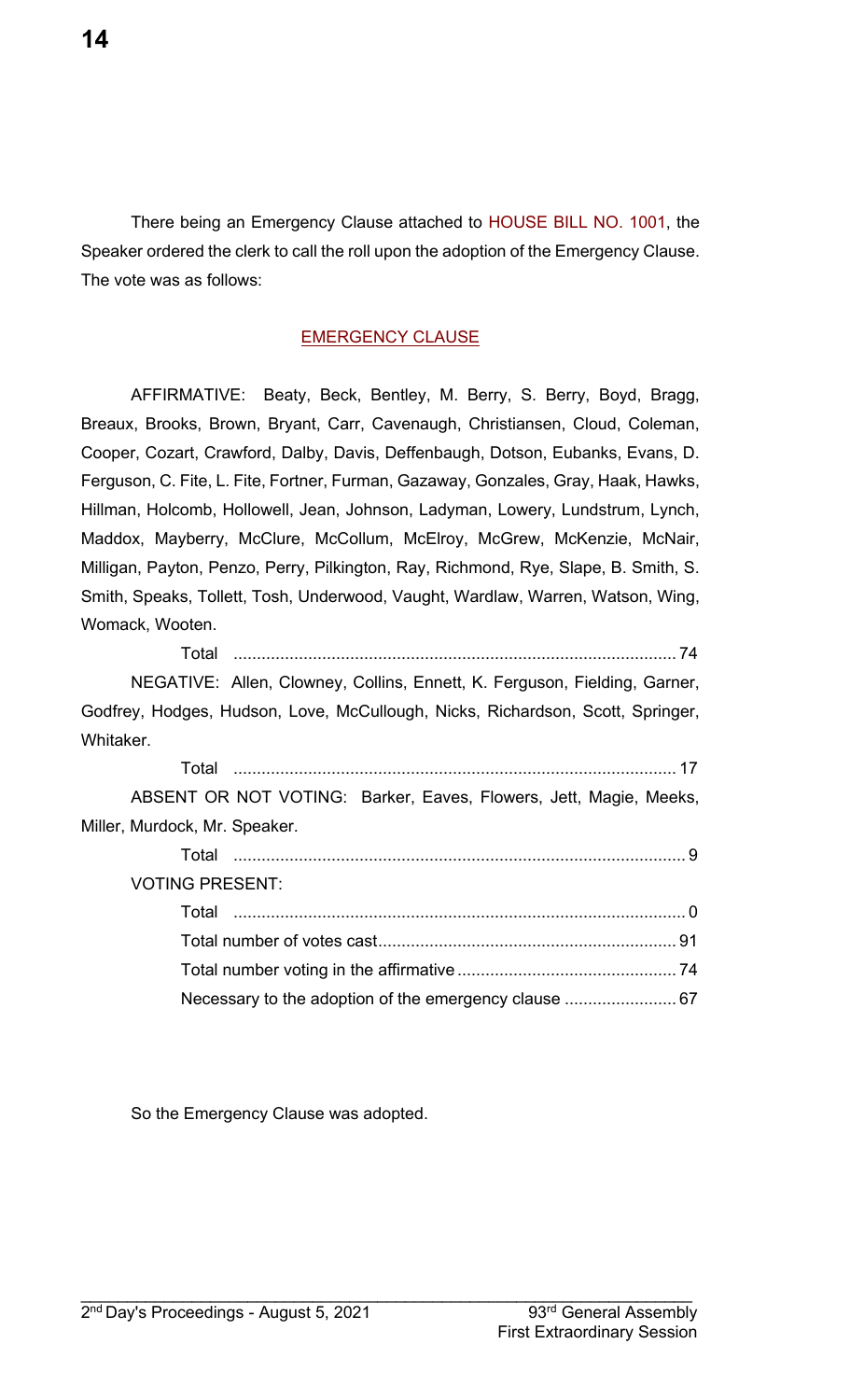**ON** HOUSE BILL NO. 1001

\_\_\_\_\_\_\_\_\_\_\_\_\_\_\_\_\_\_\_\_

### AYE: REPRESENTATIVE ROBIN LUNDSTRUM

NAY: REPRESENTATIVE NICOLE CLOWNEY

#### WITNESS: REPRESENTATIVE ANDREW COLLINS

This pair form was signed by Representative Robin Lundstrum and Representative Nicole Clowney in the presence of each other and witnessed by Representative Andrew Collins.

| Necessary to the adoption of the emergency clause67 |
|-----------------------------------------------------|
|                                                     |
|                                                     |
|                                                     |
|                                                     |

So the Bill passed and title as read was agreed to and the Emergency Clause was adopted.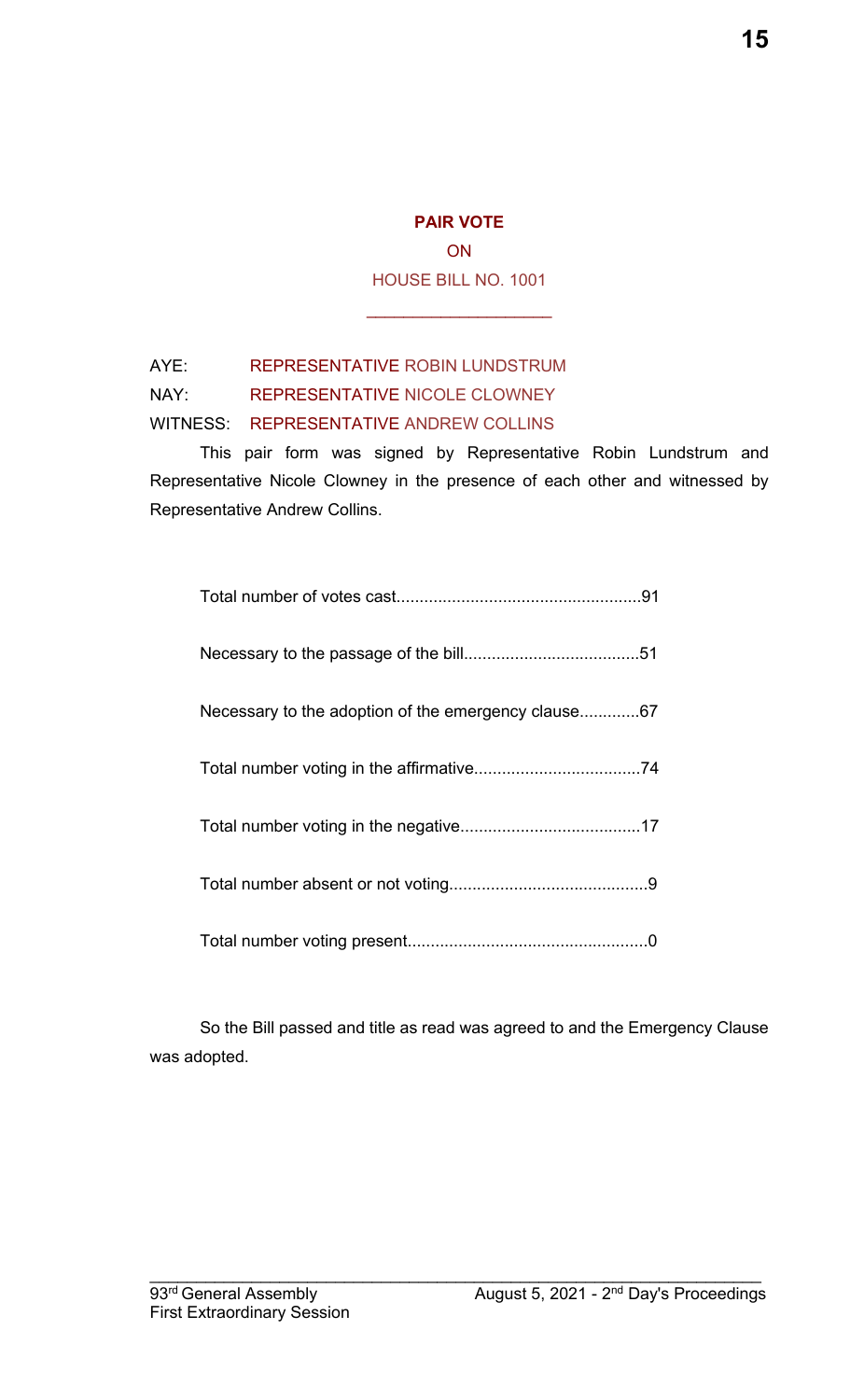**ON** HOUSE BILL NO. 1001

\_\_\_\_\_\_\_\_\_\_\_\_\_\_\_\_\_\_\_\_

AYE: REPRESENTATIVE CHARLENE FITE NAY: REPRESENTATIVE ASHLEY HUDSON

WITNESS: REPRESENTATIVE DENISE ENNETT

This pair form was signed by Representative Charlene Fite and Representative Ashley Hudson in the presence of each other and witnessed by Representative Denise Ennett.

| Necessary to the adoption of the emergency clause67 |
|-----------------------------------------------------|
|                                                     |
|                                                     |
|                                                     |
|                                                     |

So the Bill passed and title as read was agreed to and the Emergency Clause was adopted.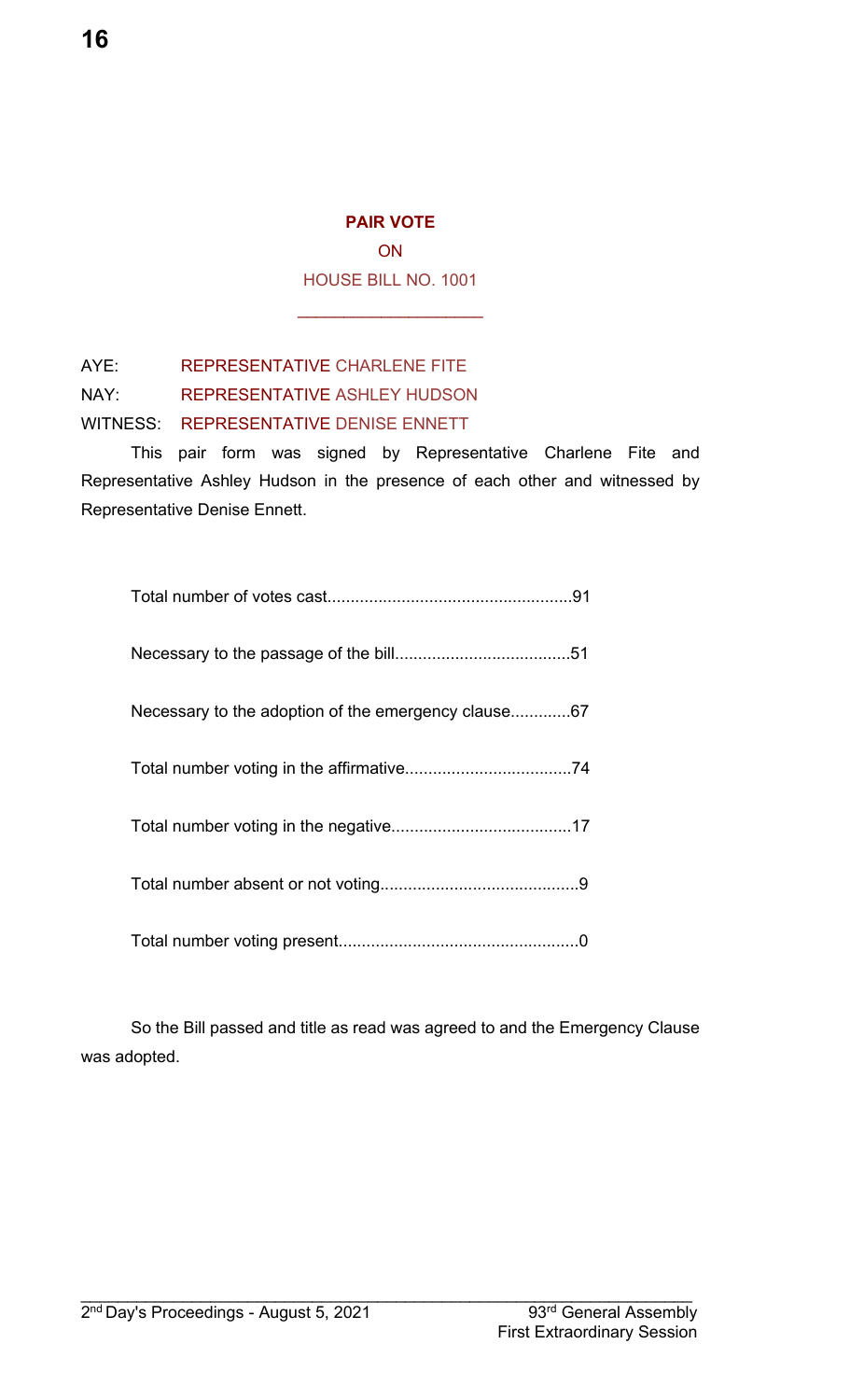**ON** HOUSE BILL NO. 1001

\_\_\_\_\_\_\_\_\_\_\_\_\_\_\_\_\_\_\_\_

### AYE: REPRESENTATIVE MICHELLE GRAY

NAY: REPRESENTATIVE ANDREW COLLINS

#### WITNESS: REPRESENTATIVE NICOLE CLOWNEY

This pair form was signed by Representative Michelle Gray and Representative Andrew Collins in the presence of each other and witnessed by Representative Nicole Clowney.

| Necessary to the adoption of the emergency clause67 |
|-----------------------------------------------------|
|                                                     |
|                                                     |
|                                                     |
|                                                     |

So the Bill passed and title as read was agreed to and the Emergency Clause was adopted.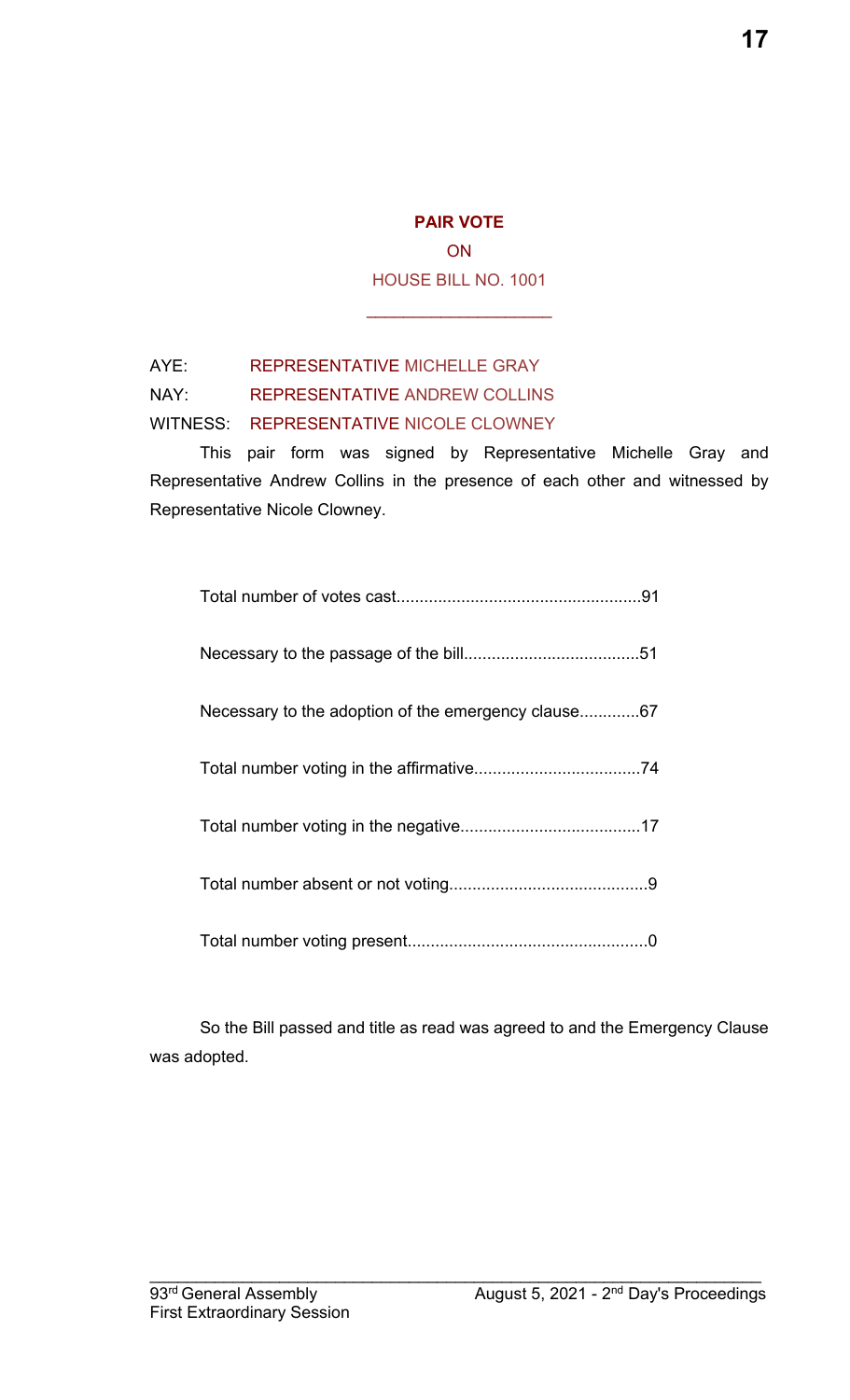**ON** 

HOUSE BILL NO. 1001

\_\_\_\_\_\_\_\_\_\_\_\_\_\_\_\_\_\_\_\_

AYE: REPRESENTATIVE JUSTIN BOYD

NAY: REPRESENTATIVE MEGAN GODFREY

#### WITNESS: REPRESENTATIVE DENISE ENNETT

This pair form was signed by Representative Justin Boyd and Representative Megan Godfrey in the presence of each other and witnessed by Representative Denise Ennett.

| Necessary to the adoption of the emergency clause67 |
|-----------------------------------------------------|
|                                                     |
|                                                     |
|                                                     |
|                                                     |

So the Bill passed and title as read was agreed to and the Emergency Clause was adopted.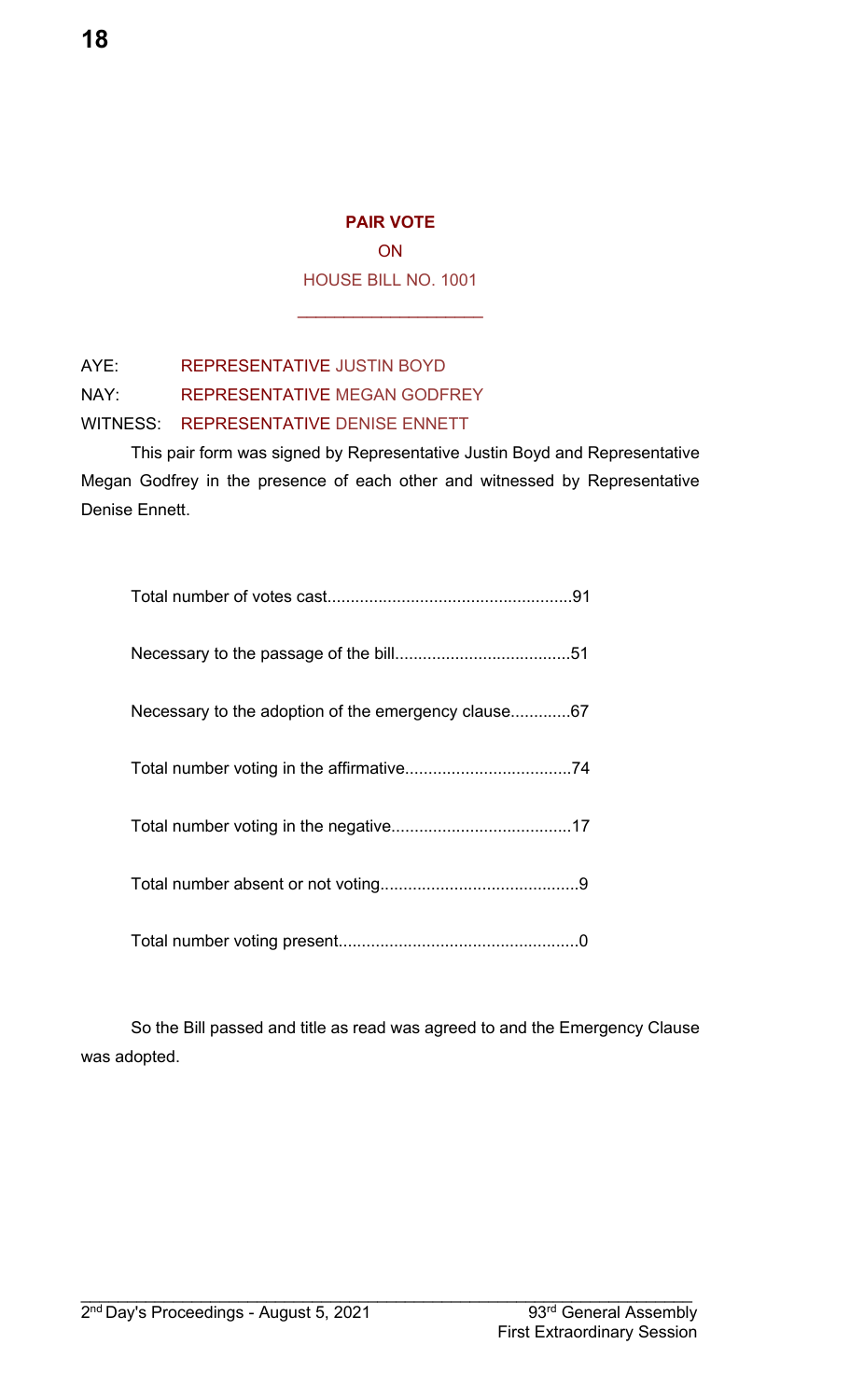Representative Mayberry moved to place HOUSE BILL NO. 1003 back on second reading for the purpose of amendment. Motion failed.

The House stood in recess at 10:24 a.m. until 10:29 a.m.

### HOUSE BILLS ORDERED TRANSMITTED TO THE SENATE AS PASSED

 $\mathcal{L}_\text{max}$  , and the contribution of the contribution of the contribution of the contribution of the contribution of the contribution of the contribution of the contribution of the contribution of the contribution of t

HOUSE BILL NO. 1001 BY REPRESENTATIVE WARDLAW

### SENATE BILLS ORDERED RETURNED TO THE SENATE AS PASSED

\_\_\_\_\_\_\_\_\_\_\_\_\_\_\_\_\_\_\_\_\_\_\_\_\_\_\_\_\_\_\_\_\_\_\_\_\_\_\_\_\_\_\_\_\_\_\_\_\_\_\_\_\_\_\_\_\_\_\_

SENATE BILL NO. 1 BY SENATOR J. DISMANG

HOUSE BILL NO. 1006

 $\mathcal{L}_\text{max}$  , where  $\mathcal{L}_\text{max}$  , we have the set of the set of the set of the set of the set of the set of the set of the set of the set of the set of the set of the set of the set of the set of the set of the set of

### BY: REPRESENTATIVE TOLLETT

A BILL FOR AN ACT TO BE ENTITLED AN ACT TO CREATE THE "ARKANSAS SAFE SCHOOLS ACT" CONCERNING REQUIREMENTS FOR PUBLIC SCHOOL DISTRICTS DURING A STATE OF DISASTER EMERGENCY RELATED TO PUBLIC HEALTH; TO DECLARE AN EMERGENCY; AND FOR OTHER PURPOSES.

Was read the first time, rules suspended, read the second time, and referred to the Committee on EDUCATION.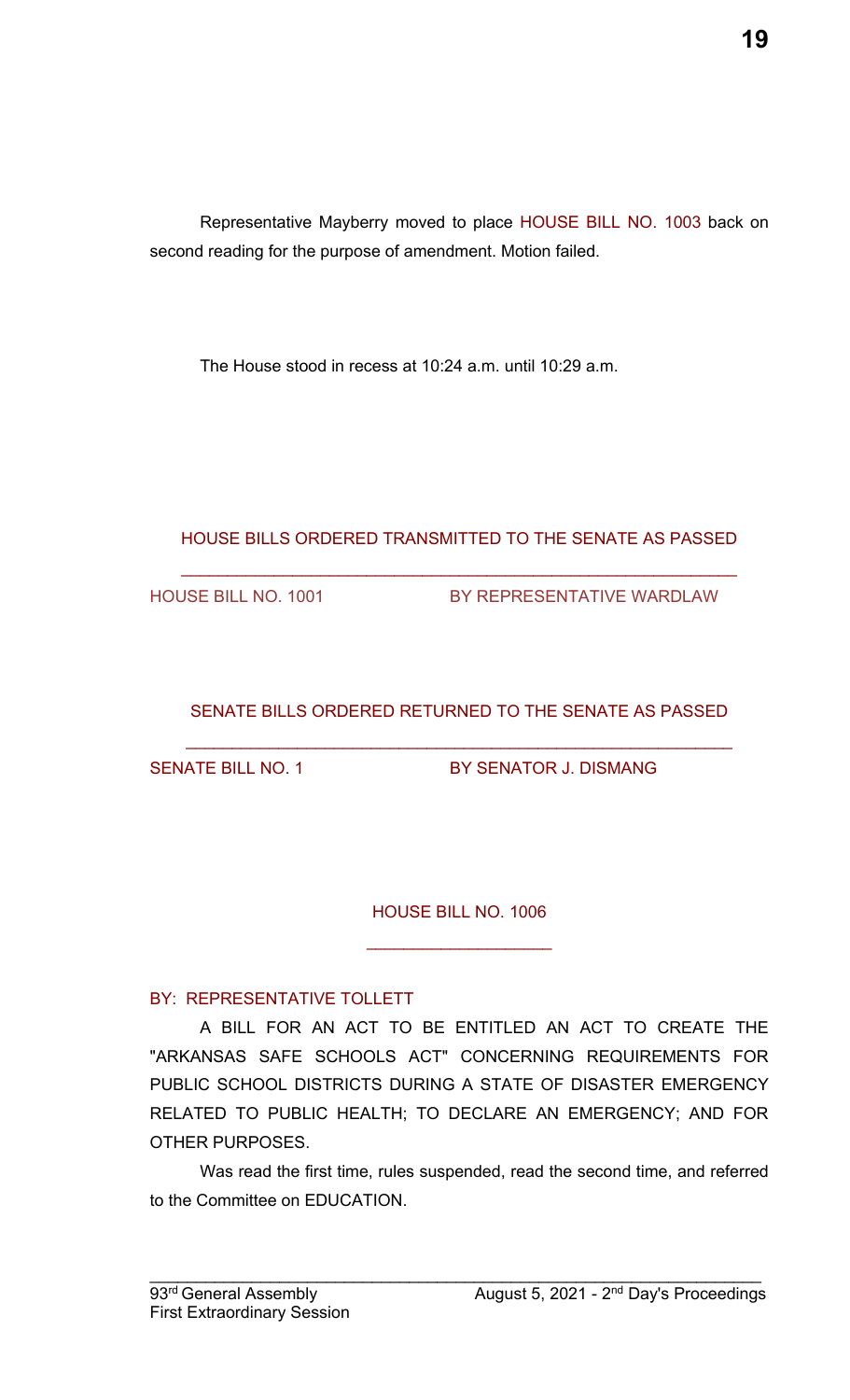#### HOUSE RESOLUTION NO. 1004

 $\mathcal{L}_\text{max}$  , where  $\mathcal{L}_\text{max}$  , we have the set of  $\mathcal{L}_\text{max}$ 

#### BY: REPRESENTATIVE BRYANT

TO EXTEND THE FIRST EXTRAORDINARY SESSION OF THE NINETY-THIRD GENERAL ASSEMBLY TO CONSIDER ONE (1) OR MORE BILLS TO PROVIDE PROTECTIONS FOR CITIZENS BY ESTABLISHING RIGHTS TO PRIVACY, LIABILITY, OR OTHER PROTECTIONS THAT ARE OTHERWISE RELATED TO DISCRIMINATION REGARDING CORONAVIRUS 2019 (COVID-19) VACCINES.

Was read the first time, rules suspended, read the second time and placed on the Calendar.

HOUSE RESOLUTION NO. 1005

\_\_\_\_\_\_\_\_\_\_\_\_\_\_\_\_\_\_\_\_\_\_\_\_\_\_\_

#### BY: REPRESENTATIVE DOTSON

TO EXTEND THE FIRST EXTRAORDINARY SESSION OF THE NINETY-THIRD GENERAL ASSEMBLY TO CONSIDER ONE (1) OR MORE BILLS TO DELAY THE START OF THE PUBLIC SCHOOL YEAR UNTIL AFTER LABOR DAY.

Was read the first time, rules suspended, read the second time and placed on the Calendar.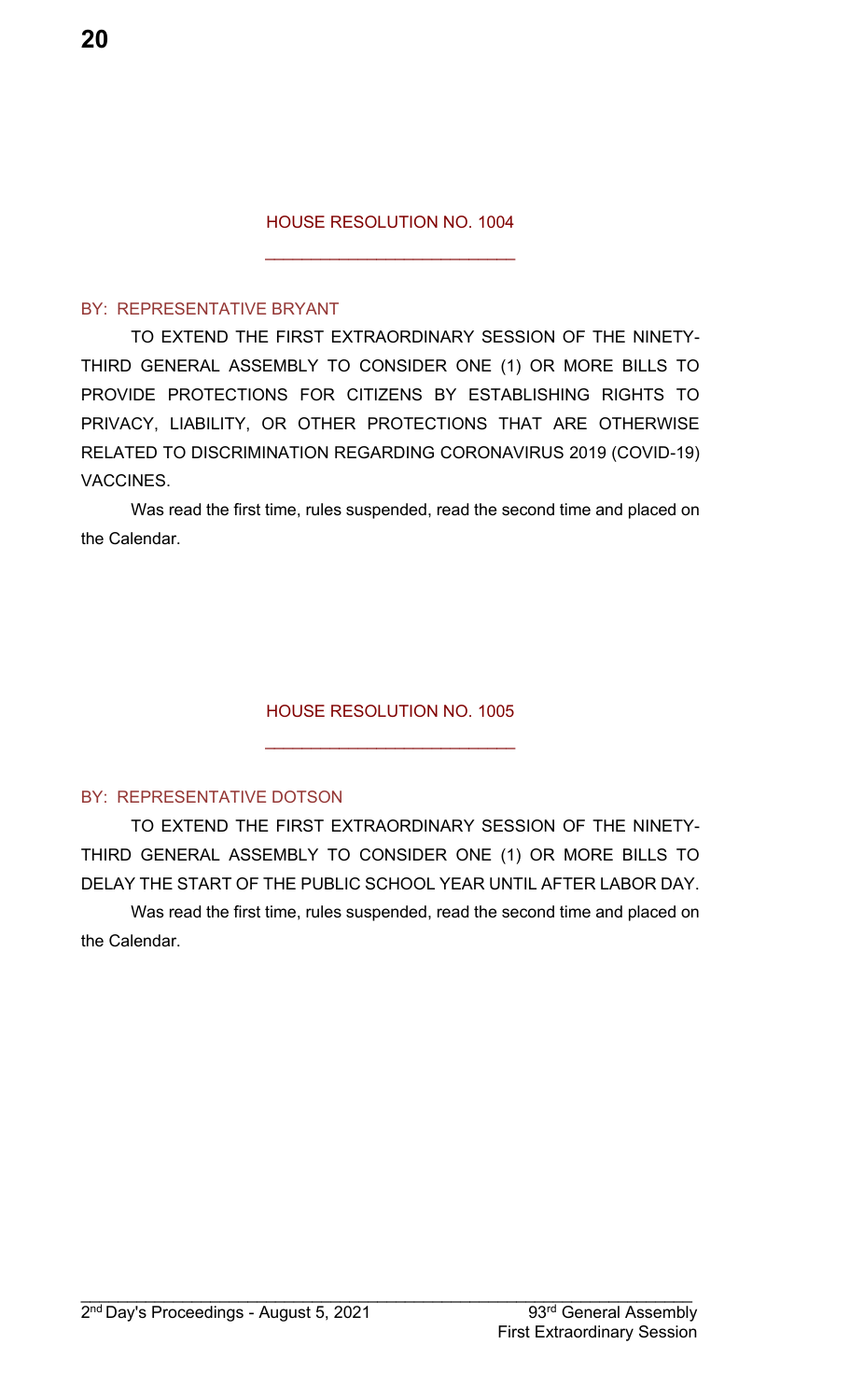SENATE BILL NO. 1

 $\overline{\phantom{a}}$  , and the set of the set of the set of the set of the set of the set of the set of the set of the set of the set of the set of the set of the set of the set of the set of the set of the set of the set of the s

### BY: SENATOR J. DISMANG BY: REPRESENTATIVE WARDLAW

A BILL FOR AN ACT TO BE ENTITLED AN ACT CONCERNING UNEMPLOYMENT COMPENSATION; TO MODIFY THE DIVISION OF WORKFORCE SERVICES LAW; TO CLARIFY THE LAW CONCERNING THE STATE'S PARTICIPATION IN FEDERALLY FUNDED UNEMPLOYMENT PROGRAMS OFFERED ON A VOLUNTARY OR OPTIONAL BASIS; TO TERMINATE THE STATE'S PARTICIPATION IN CERTAIN FEDERAL UNEMPLOYMENT PROGRAMS; TO DECLARE AN EMERGENCY; AND FOR OTHER PURPOSES.

Was read the first time, rules suspended, read the second time and referred to the Committee on PUBLIC HEALTH, WELFARE AND LABOR.

Upon motion of Representative Evans, the House adjourned at 5:23 p.m. until 8:30 a.m., Friday, August 6, 2021.

 $\mathcal{L}_\mathcal{L} = \mathcal{L}_\mathcal{L} = \mathcal{L}_\mathcal{L} = \mathcal{L}_\mathcal{L} = \mathcal{L}_\mathcal{L} = \mathcal{L}_\mathcal{L} = \mathcal{L}_\mathcal{L} = \mathcal{L}_\mathcal{L} = \mathcal{L}_\mathcal{L} = \mathcal{L}_\mathcal{L} = \mathcal{L}_\mathcal{L} = \mathcal{L}_\mathcal{L} = \mathcal{L}_\mathcal{L} = \mathcal{L}_\mathcal{L} = \mathcal{L}_\mathcal{L} = \mathcal{L}_\mathcal{L} = \mathcal{L}_\mathcal{L}$ 

 $\mathcal{L}_\text{max}$  , and the contract of the contract of the contract of the contract of the contract of the contract of the contract of the contract of the contract of the contract of the contract of the contract of the contr

ATTEST:

Matthew J. Shepherd Sherri Stacks Speaker of the House of Representatives Chief Clerk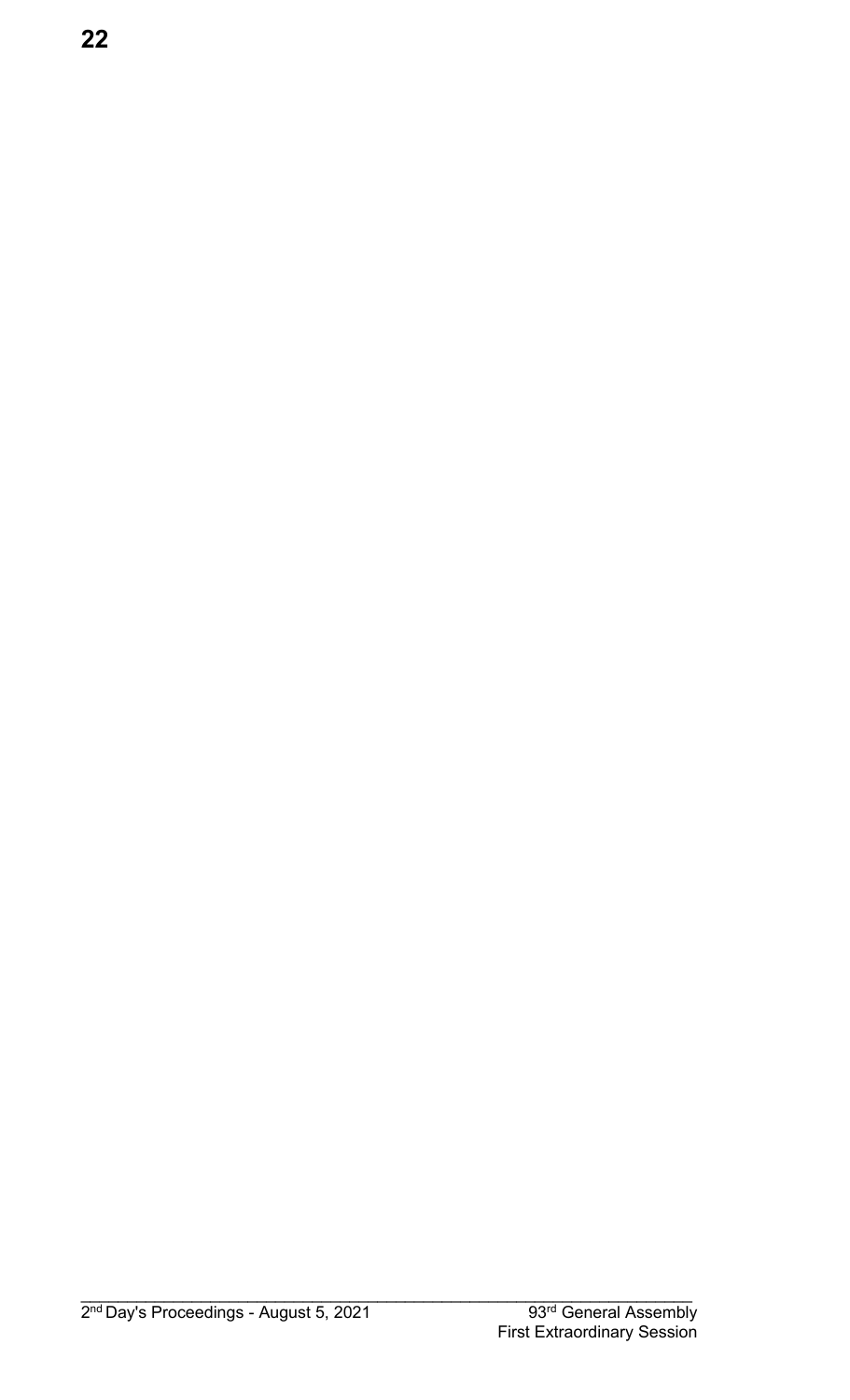

Little Rock, Arkansas August 6, 2021

The House was called to order at 8:37 a.m. by Mr. Shepherd, the Speaker. The following members answered to the roll call:

Allen, Beaty, Beck, Bentley, M. Berry, S. Berry, Bragg, Breaux, Brooks, Brown, Bryant, Carr, Cavenaugh, Christiansen, Cloud, Clowney, Coleman, Cooper, Cozart, Crawford, Dalby, Davis, Deffenbaugh, Dotson, Ennett, Eubanks, Evans, K. Ferguson, Fielding, L. Fite, Flowers, Fortner, Furman, Garner, Gazaway, Godfrey, Gonzales, Haak, Hawks, Hillman, Hodges, Holcomb, Hollowell, Hudson, Jean, Jett, Johnson, Ladyman, Love, Lowery, Lundstrum, Lynch, Maddox, Mayberry, McCollum, McCullough, McElroy, McGrew, McKenzie, McNair, Miller, Milligan, Murdock, Nicks, Payton, Penzo, Pilkington, Ray, Richardson, Richmond, Rye, Scott, Slape, B. Smith, S. Smith, Speaks, Springer, Tollett, Tosh, Underwood, Vaught, Wardlaw, Warren, Whitaker, Wing, Womack, Wooten, Mr. Speaker.

Total .........................................................................88

The following members were absent and did not answer to the roll call: Barker, Boyd, Collins, Eaves, D. Ferguson, C. Fite, Gray, Magie, McClure, Meeks, Perry, Watson.

#### Total .........................................................................12

A quorum was present.

Unanimous leave was granted for Representatives Barker, Boyd, Collins, Eaves, D. Ferguson, C. Fite, Gray, Magie, McClure, Meeks, Watson.

The House stood and was led in prayer by Lt. Sterling Claypoole, U. S. Navy Reserve, Battalion Chaplain, 4<sup>th</sup> Marine Division, 3/23 Marine Infantry Battalion.

The House stood and gave the Pledge of Allegiance to the Flag.

The reading of the Journal of yesterday's proceedings was dispensed with. Morning Hour Expired.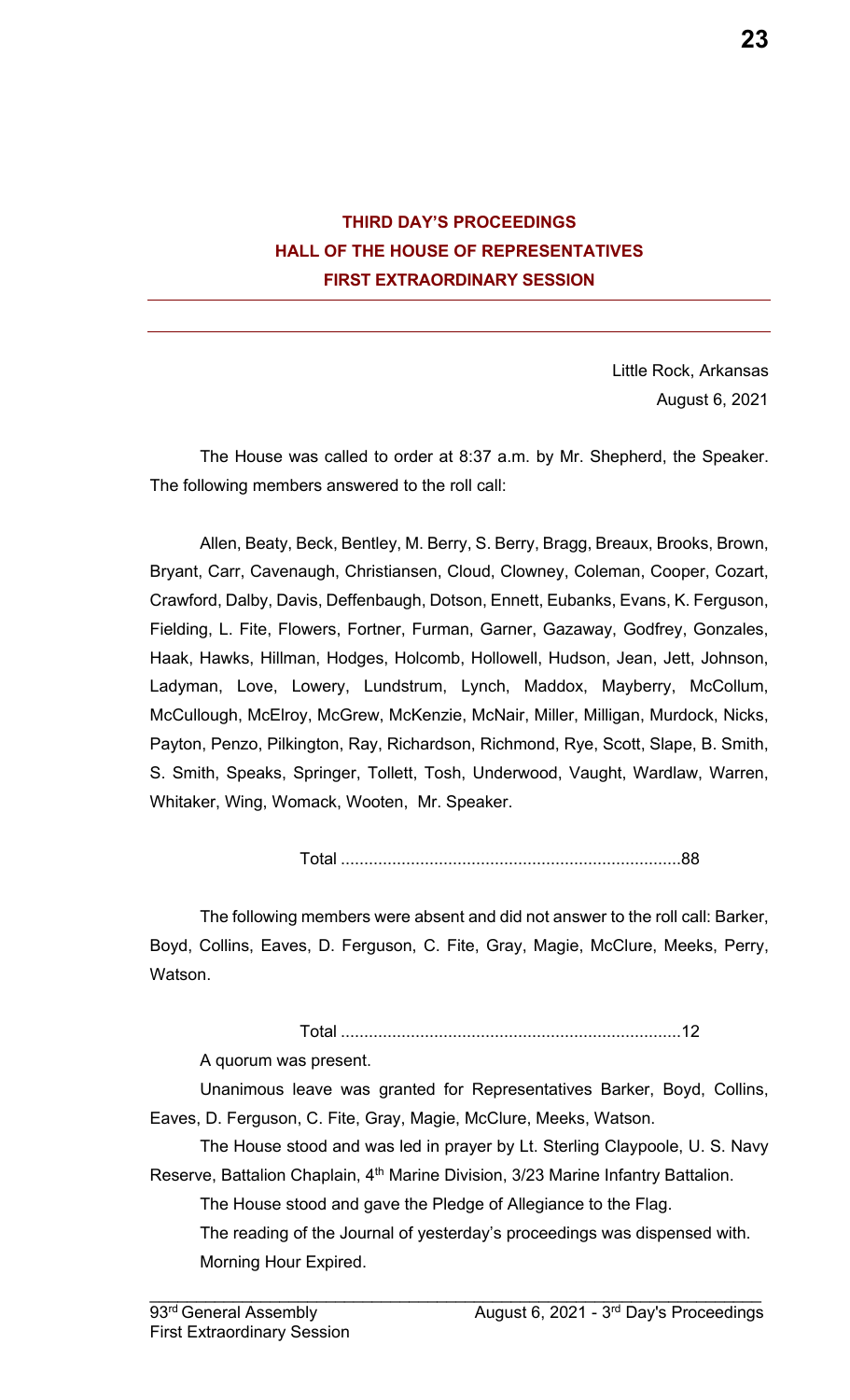#### SENATE BILL NO. 1

 $\overline{\phantom{a}}$  , where  $\overline{\phantom{a}}$  , where  $\overline{\phantom{a}}$  , where  $\overline{\phantom{a}}$ 

#### BY: SENATOR J. DISMANG

Was read the third time and placed on final passage, the question being shall the Bill pass and shall the Emergency Clause be adopted. The vote was as follows:

AFFIRMATIVE: Beaty, Beck, Bentley, M. Berry, S. Berry, Boyd, Bragg, Breaux, Brooks, Brown, Bryant, Carr, Cavenaugh, Christiansen, Cloud, Coleman, Cooper, Cozart, Crawford, Dalby, Davis, Deffenbaugh, Dotson, Eubanks, Evans, C. Fite, L. Fite, Fortner, Furman, Gazaway, Gonzales, Gray, Haak, Hawks, Hillman, Holcomb, Hollowell, Jean, Johnson, Ladyman, Lowery, Lundstrum, Lynch, Maddox, Mayberry, McClure, McCollum, McElroy, McGrew, McKenzie, McNair, Miller, Milligan, Payton, Penzo, Perry, Pilkington, Ray, Richmond, Rye, Slape, B. Smith, S. Smith, Speaks, Tollett, Tosh, Underwood, Vaught, Wardlaw, Warren, Wing, Womack, Wooten.

Total ............................................................................................... 73 NEGATIVE: Allen, Clowney, Ennett, K. Ferguson, Fielding, Flowers, Garner, Godfrey, Hodges, Hudson, Love, McCullough, Murdock, Nicks, Richardson, Scott, Springer, Whitaker.

Total ............................................................................................... 18 ABSENT OR NOT VOTING: Barker, Collins, Eaves, D. Ferguson, Jett, Magie, Meeks, Watson, Mr. Speaker. Total ................................................................................................. 9 VOTING PRESENT: Total ................................................................................................. 0 Total number of votes cast................................................................ 91 Total number voting in the affirmative............................................... 73 Necessary to the passage of the bill ................................................. 51

So the Bill passed and the title as read was agreed to.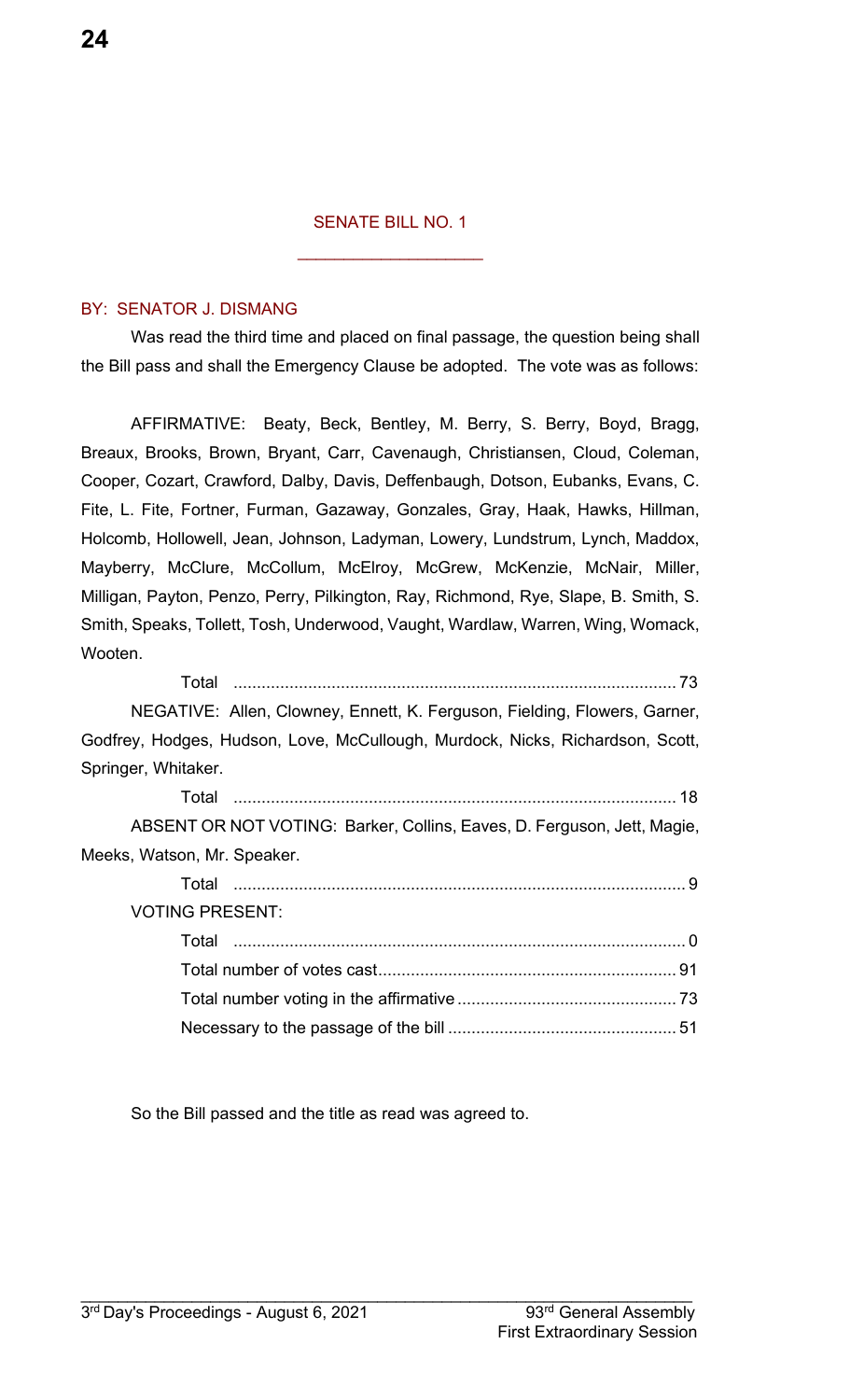There being an Emergency Clause attached to SENATE BILL NO. 1, the Speaker ordered the clerk to call the roll upon the adoption of the Emergency Clause. The vote was as follows:

#### EMERGENCY CLAUSE

AFFIRMATIVE: Beaty, Beck, Bentley, M. Berry, S. Berry, Boyd, Bragg, Breaux, Brooks, Brown, Bryant, Carr, Cavenaugh, Christiansen, Cloud, Coleman, Cooper, Cozart, Crawford, Dalby, Davis, Deffenbaugh, Dotson, Eubanks, Evans, C. Fite, L. Fite, Fortner, Furman, Gazaway, Gonzales, Gray, Haak, Hawks, Hillman, Holcomb, Hollowell, Jean, Johnson, Ladyman, Lowery, Lundstrum, Lynch, Maddox, Mayberry, McClure, McCollum, McElroy, McGrew, McKenzie, McNair, Miller, Milligan, Payton, Penzo, Perry, Pilkington, Ray, Richmond, Rye, Slape, B. Smith, S. Smith, Speaks, Tollett, Tosh, Underwood, Vaught, Wardlaw, Warren, Wing, Womack, Wooten.

Total ...............................................................................................73 NEGATIVE: Allen, Clowney, Ennett, K. Ferguson, Fielding, Flowers, Garner, Godfrey, Hodges, Hudson, Love, McCullough, Murdock, Nicks, Richardson, Scott, Springer, Whitaker. Total ...............................................................................................18 ABSENT OR NOT VOTING: Barker, Collins, Eaves, D. Ferguson, Jett, Magie, Meeks, Watson, Mr. Speaker. Total .................................................................................................9 VOTING PRESENT: Total .................................................................................................0 Total number of votes cast................................................................91 Total number voting in the affirmative ...............................................73

 $\mathcal{L}_\mathcal{L} = \mathcal{L}_\mathcal{L} = \mathcal{L}_\mathcal{L} = \mathcal{L}_\mathcal{L} = \mathcal{L}_\mathcal{L} = \mathcal{L}_\mathcal{L} = \mathcal{L}_\mathcal{L} = \mathcal{L}_\mathcal{L} = \mathcal{L}_\mathcal{L} = \mathcal{L}_\mathcal{L} = \mathcal{L}_\mathcal{L} = \mathcal{L}_\mathcal{L} = \mathcal{L}_\mathcal{L} = \mathcal{L}_\mathcal{L} = \mathcal{L}_\mathcal{L} = \mathcal{L}_\mathcal{L} = \mathcal{L}_\mathcal{L}$ 

Necessary to the adoption of the emergency clause.........................67

So the Emergency Clause was adopted.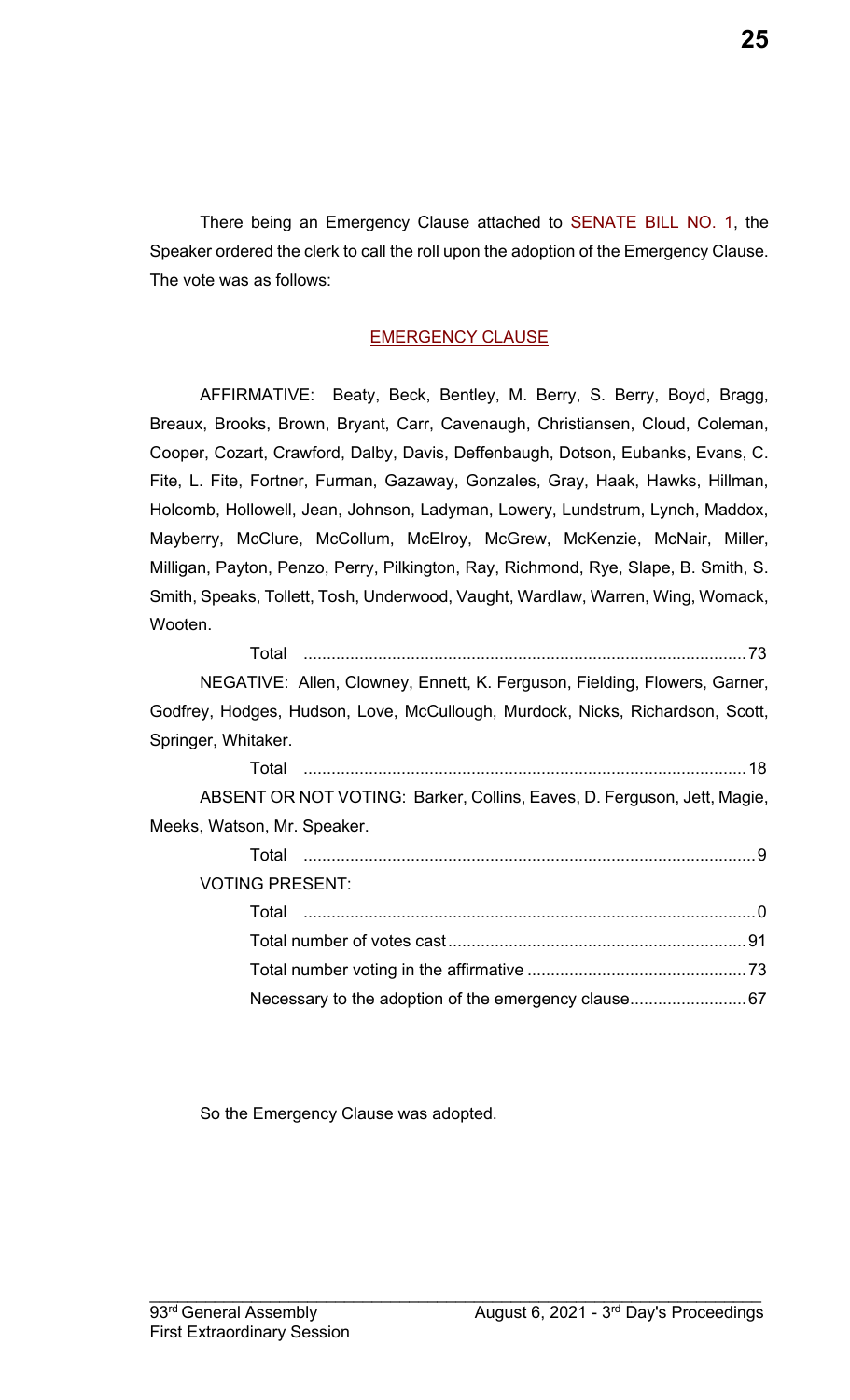**ON** 

SENATE BILL NO. 1

\_\_\_\_\_\_\_\_\_\_\_\_\_\_\_\_\_\_\_\_

AYE: REPRESENTATIVE MICHELLE GRAY

NAY: REPRESENTATIVE NICOLE CLOWNEY

WITNESS: REPRESENTATIVE DENISE ENNETT

This pair form was signed by Representative Michelle Gray and Representative Nicole Clowney in the presence of each other and witnessed by Representative Denise Ennett.

| Necessary to the adoption of the emergency clause67 |
|-----------------------------------------------------|
|                                                     |
|                                                     |
|                                                     |
|                                                     |

So the Bill passed and title as read was agreed to and the Emergency Clause was adopted.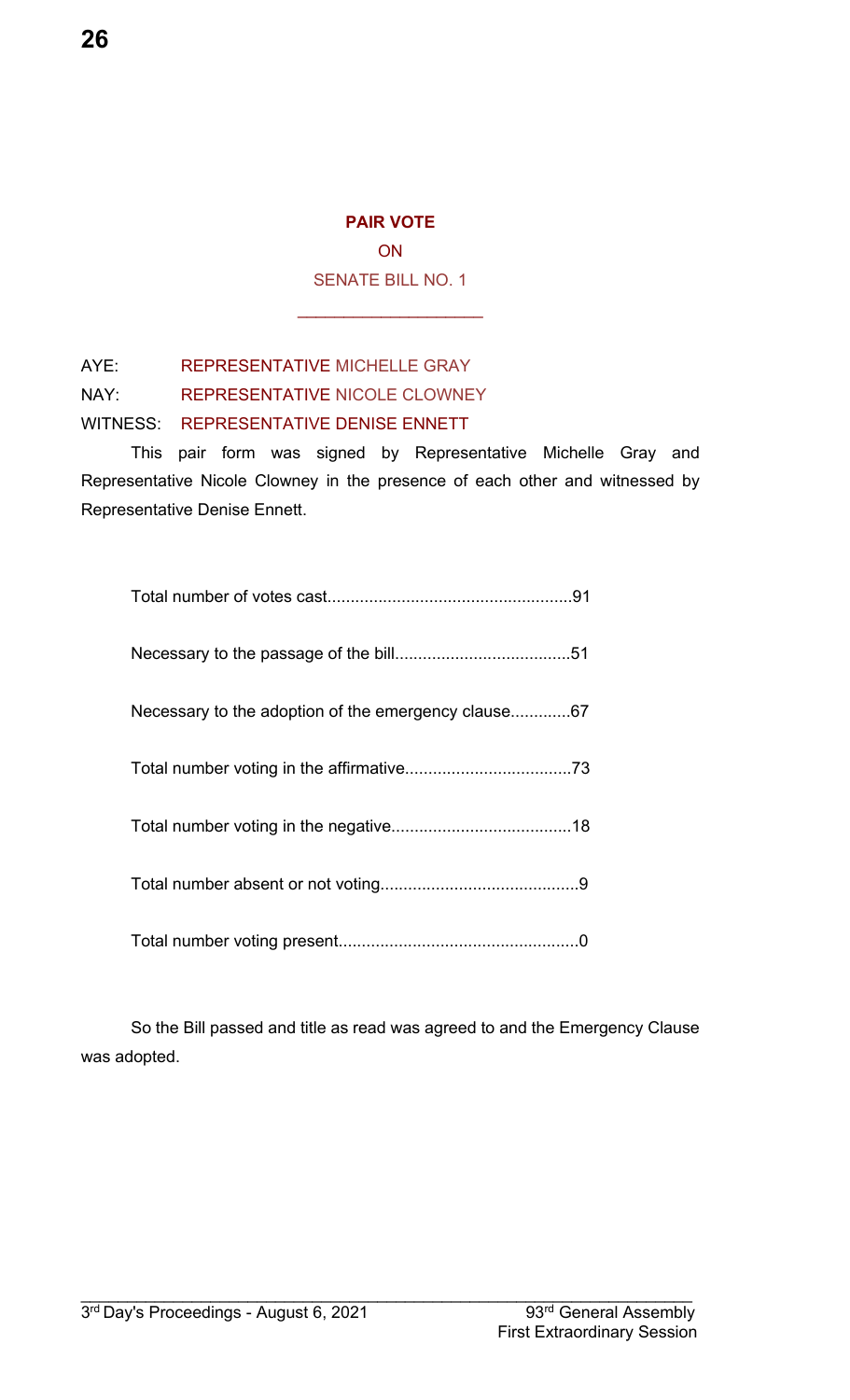**ON** SENATE BILL NO. 1

\_\_\_\_\_\_\_\_\_\_\_\_\_\_\_\_\_\_\_\_

### AYE: REPRESENTATIVE CHARLENE FITE

NAY: REPRESENTATIVE MEGAN GODFREY

#### WITNESS: REPRESENTATIVE DENISE ENNETT

This pair form was signed by Representative Charlene Fite and Representative Megan Godfrey in the presence of each other and witnessed by Representative Denise Ennett.

| Necessary to the adoption of the emergency clause67 |
|-----------------------------------------------------|
|                                                     |
|                                                     |
|                                                     |
|                                                     |

So the Bill passed and title as read was agreed to and the Emergency Clause was adopted.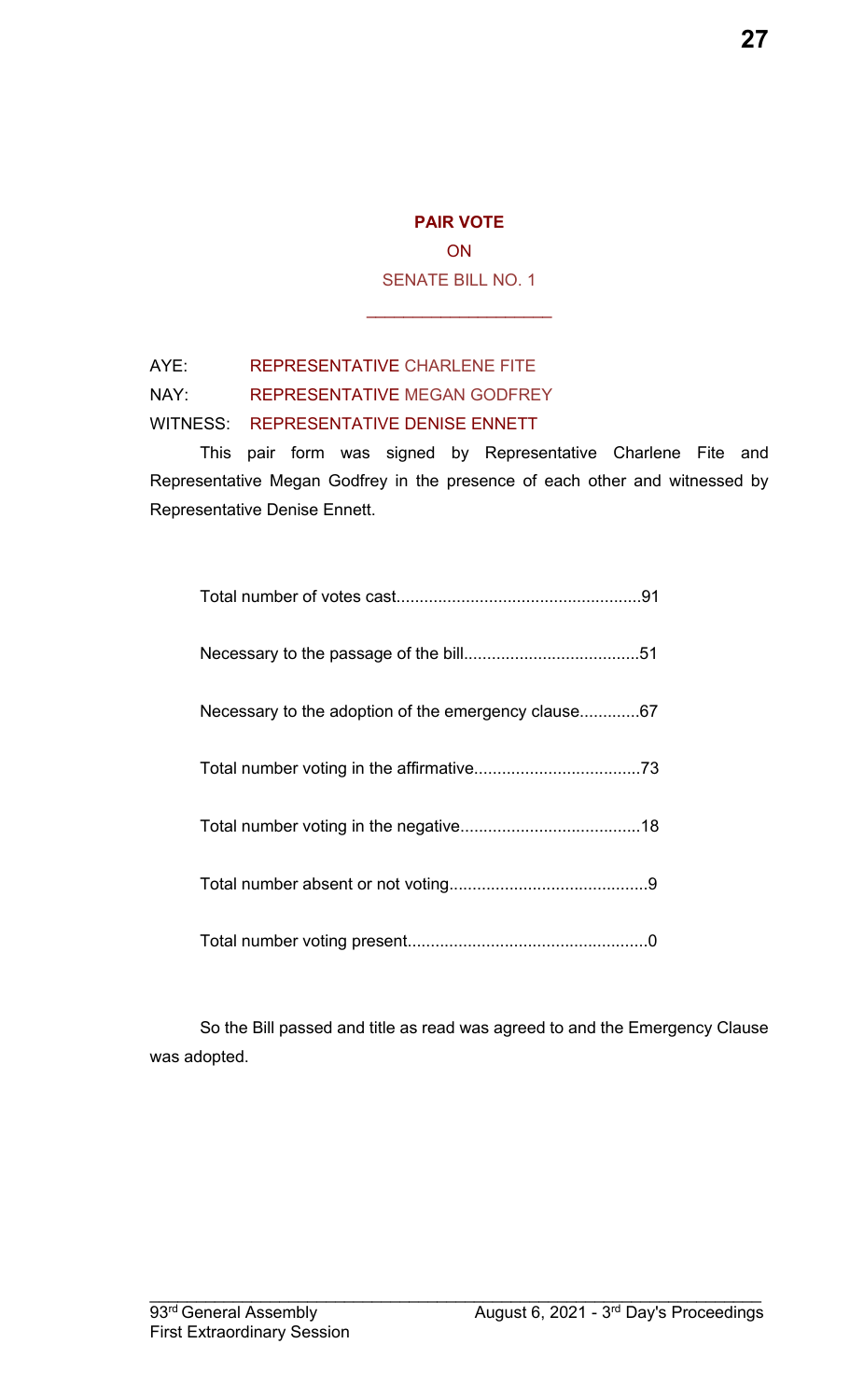**ON** 

SENATE BILL NO. 1

\_\_\_\_\_\_\_\_\_\_\_\_\_\_\_\_\_\_\_\_

AYE: REPRESENTATIVE RICK MCCLURE

NAY: REPRESENTATIVE TIPPI MCCULLOUGH

WITNESS: REPRESENTATIVE DENISE GARNER

This pair form was signed by Representative Rick McClure and Representative Tippi McCullough in the presence of each other and witnessed by Representative Denise Garner.

| Necessary to the adoption of the emergency clause67 |
|-----------------------------------------------------|
|                                                     |
|                                                     |
|                                                     |
|                                                     |

So the Bill passed and title as read was agreed to and the Emergency Clause was adopted.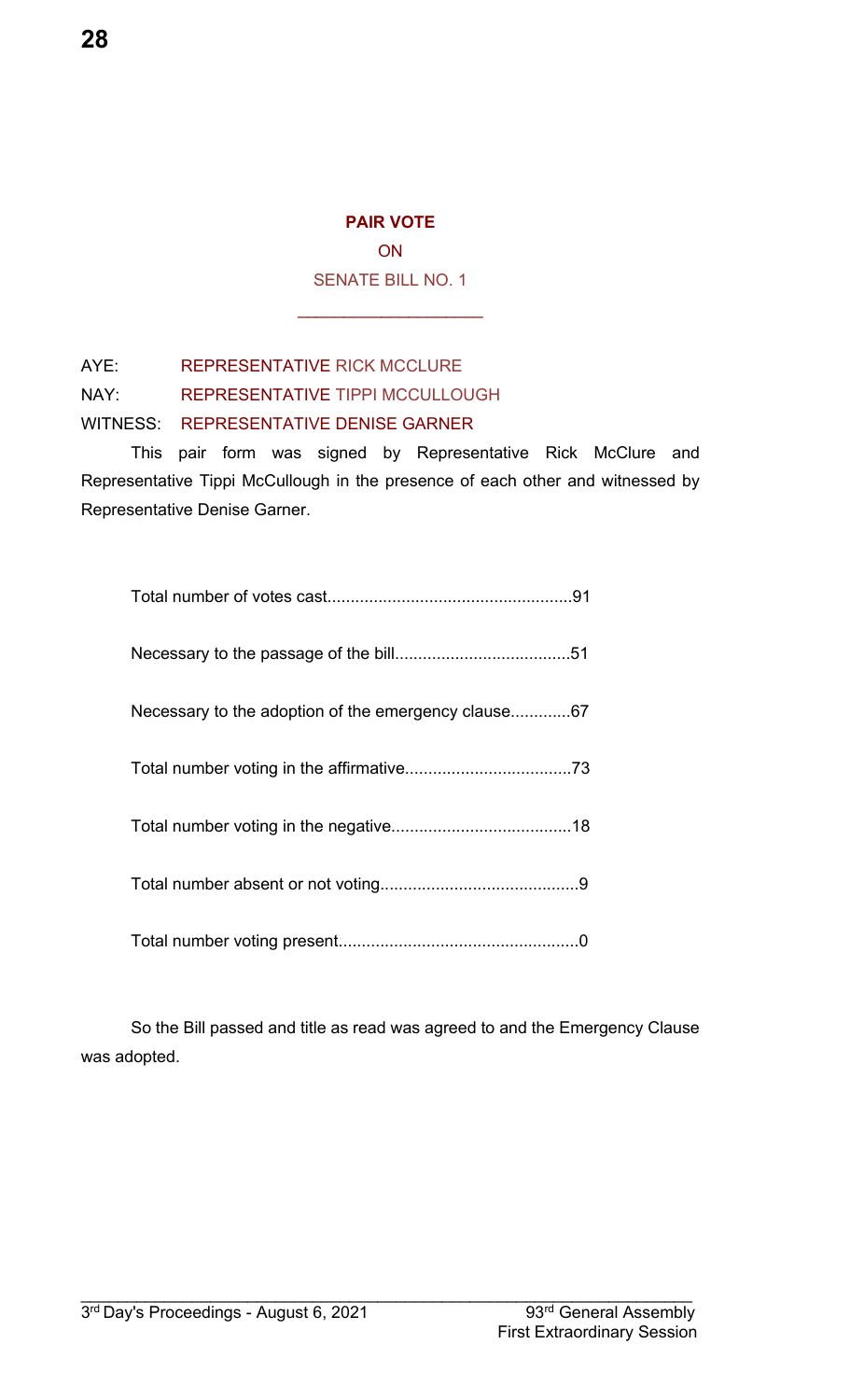**ON** SENATE BILL NO. 1

\_\_\_\_\_\_\_\_\_\_\_\_\_\_\_\_\_\_\_\_

#### AYE: REPRESENTATIVE MARK PERRY

NAY: REPRESENTATIVE ASHLEY HUDSON

#### WITNESS: REPRESENTATIVE DENISE ENNETT

This pair form was signed by Representative Mark Perry and Representative Ashley Hudson in the presence of each other and witnessed by Representative Denise Ennett.

| Necessary to the adoption of the emergency clause67 |
|-----------------------------------------------------|
|                                                     |
|                                                     |
|                                                     |
|                                                     |

So the Bill passed and title as read was agreed to and the Emergency Clause was adopted.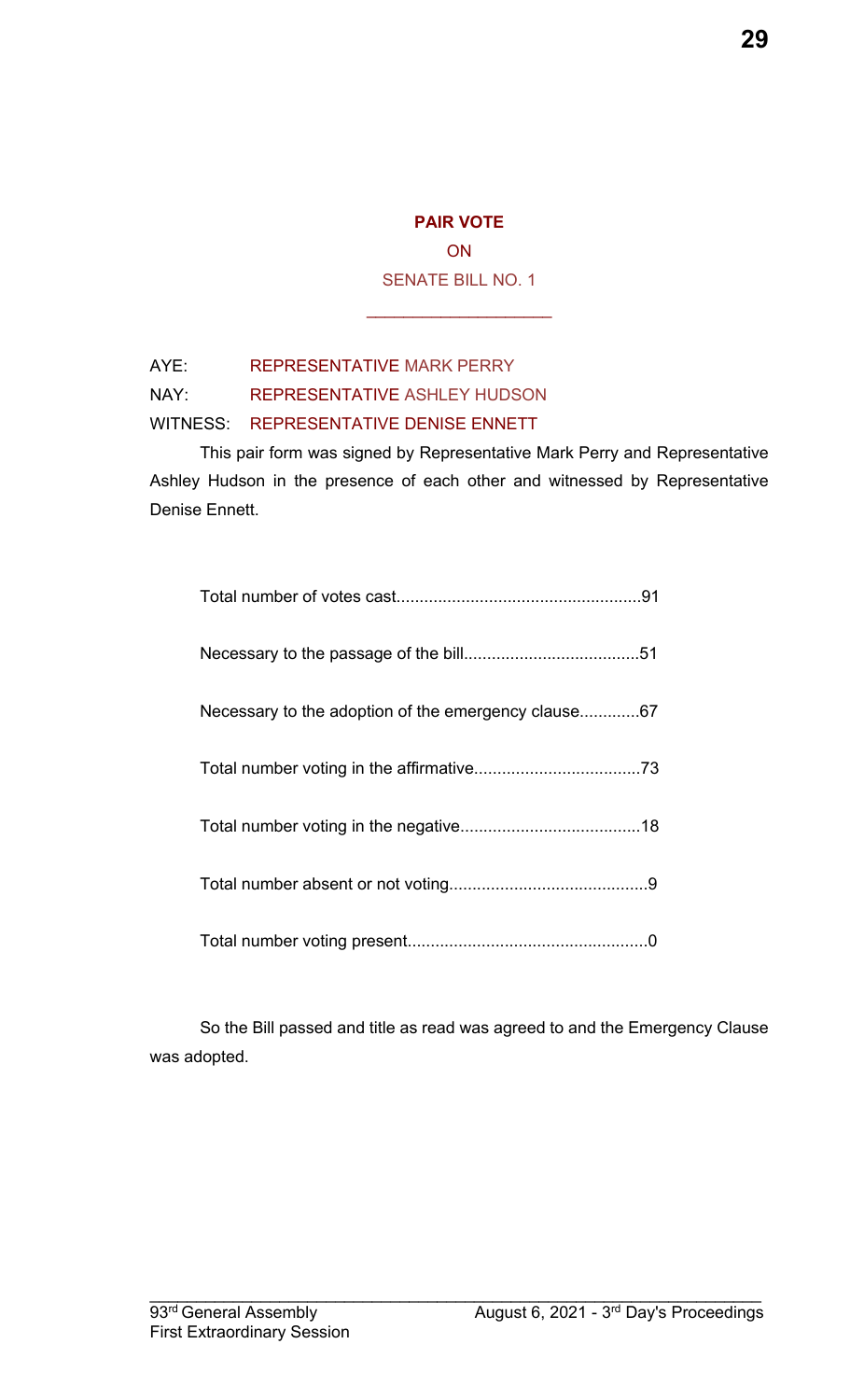ON SENATE BILL NO. 1

\_\_\_\_\_\_\_\_\_\_\_\_\_\_\_\_\_\_\_\_

AYE: REPRESENTATIVE JUSTIN BOYD

NAY: REPRESENTATIVE JAMIE SCOTT

WITNESS: REPRESENTATIVE JAY RICHARDSON

This pair form was signed by Representative Justin Boyd and Representative Jamie Scott in the presence of each other and witnessed by Representative Jay Richardson.

| Necessary to the adoption of the emergency clause67 |
|-----------------------------------------------------|
|                                                     |
|                                                     |
|                                                     |
|                                                     |

So the Bill passed and title as read was agreed to and the Emergency Clause was adopted.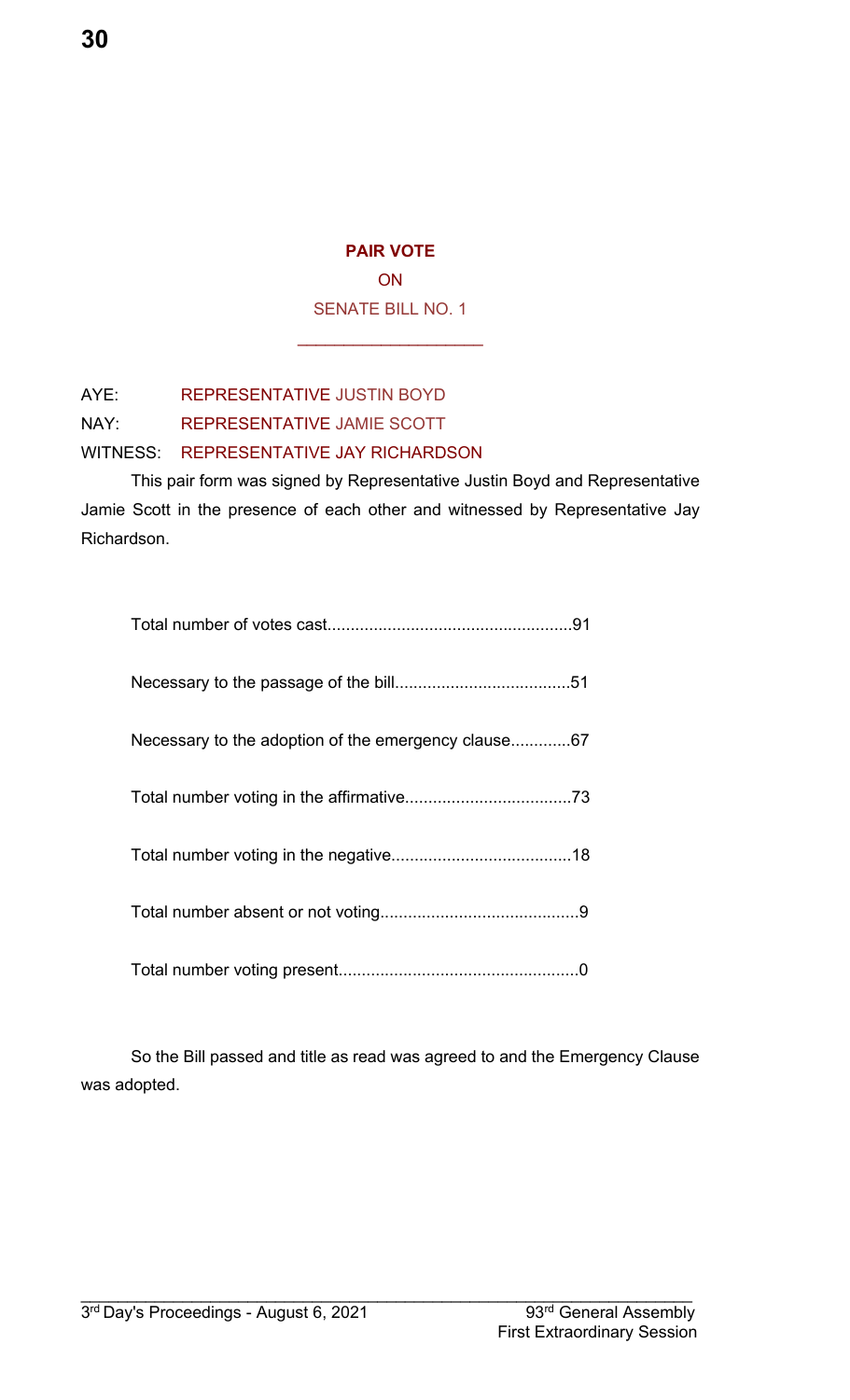The House stood in recess at 8:48 a.m. until 9:04 a.m.

### SENATE BILLS ORDERED RETURNED TO THE SENATE AS PASSED

\_\_\_\_\_\_\_\_\_\_\_\_\_\_\_\_\_\_\_\_\_\_\_\_\_\_\_\_\_\_\_\_\_\_\_\_\_\_\_\_\_\_\_\_\_\_\_\_\_\_\_\_\_\_\_\_\_\_\_

SENATE BILL NO. 1 BY SENATOR J. DISMANG

### ARKANSAS SENATE HOUSE BILLS RETURNED FROM THE SENATE AS PASSED

 $\mathcal{L}_\text{max}$  , and the contract of the contract of the contract of the contract of the contract of the contract of the contract of the contract of the contract of the contract of the contract of the contract of the contr

HOUSE BILL NO. 1001 BY REPRESENTATIVE WARDLAW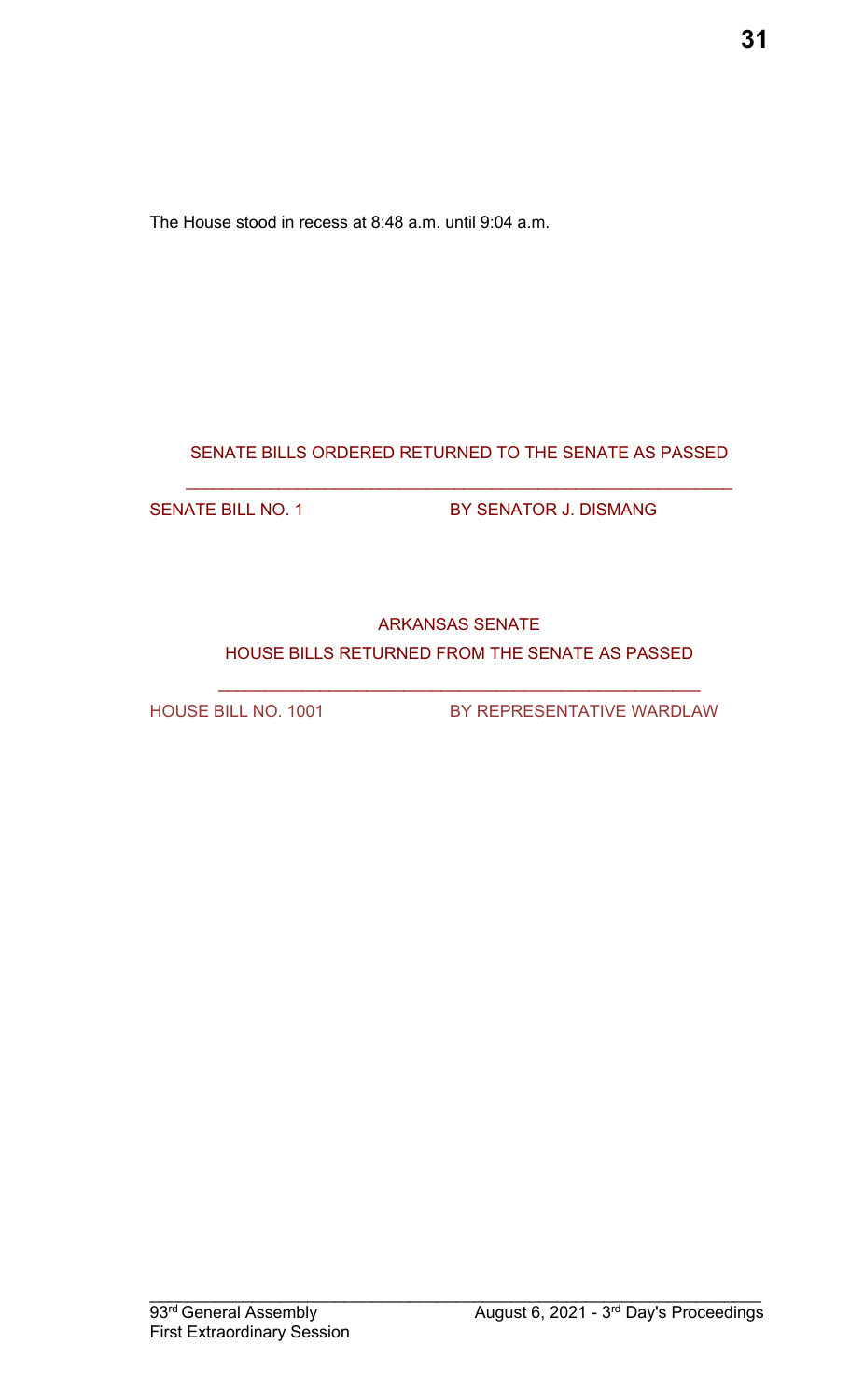#### ENROLLED AND DELIVERY TO GOVERNOR REPORTS

 $\mathcal{L}_\text{max}$  , and the set of the set of the set of the set of the set of the set of the set of the set of the set of the set of the set of the set of the set of the set of the set of the set of the set of the set of the

Little Rock, Arkansas August 6, 2021

MR. SPEAKER:

We, your committee on Enrolled Bills, to whom was referred the following: HOUSE BILL NO. 1001 BY REPRESENTATIVE WARDLAW beg leave to report that we have carefully compared the enrolled copies with the original and we find the same correctly enrolled and have at 10:06 a.m. delivered them to the Governor for his approval.

Respectfully submitted,

/s/ Matthew J. Shepherd **Chairperson** 

#### RECEIPT FROM THE GOVERNOR

\_\_\_\_\_\_\_\_\_\_\_\_\_\_\_\_\_\_\_\_\_\_\_\_\_\_\_\_\_\_

RECEIVED FROM THE HOUSE:

HOUSE BILL NO. 1001 BY REPRESENTATIVE WARDLAW

/s/ Asa Hutchinson - Governor TIME: 10:06 a.m. **By: Kassidy Rankin**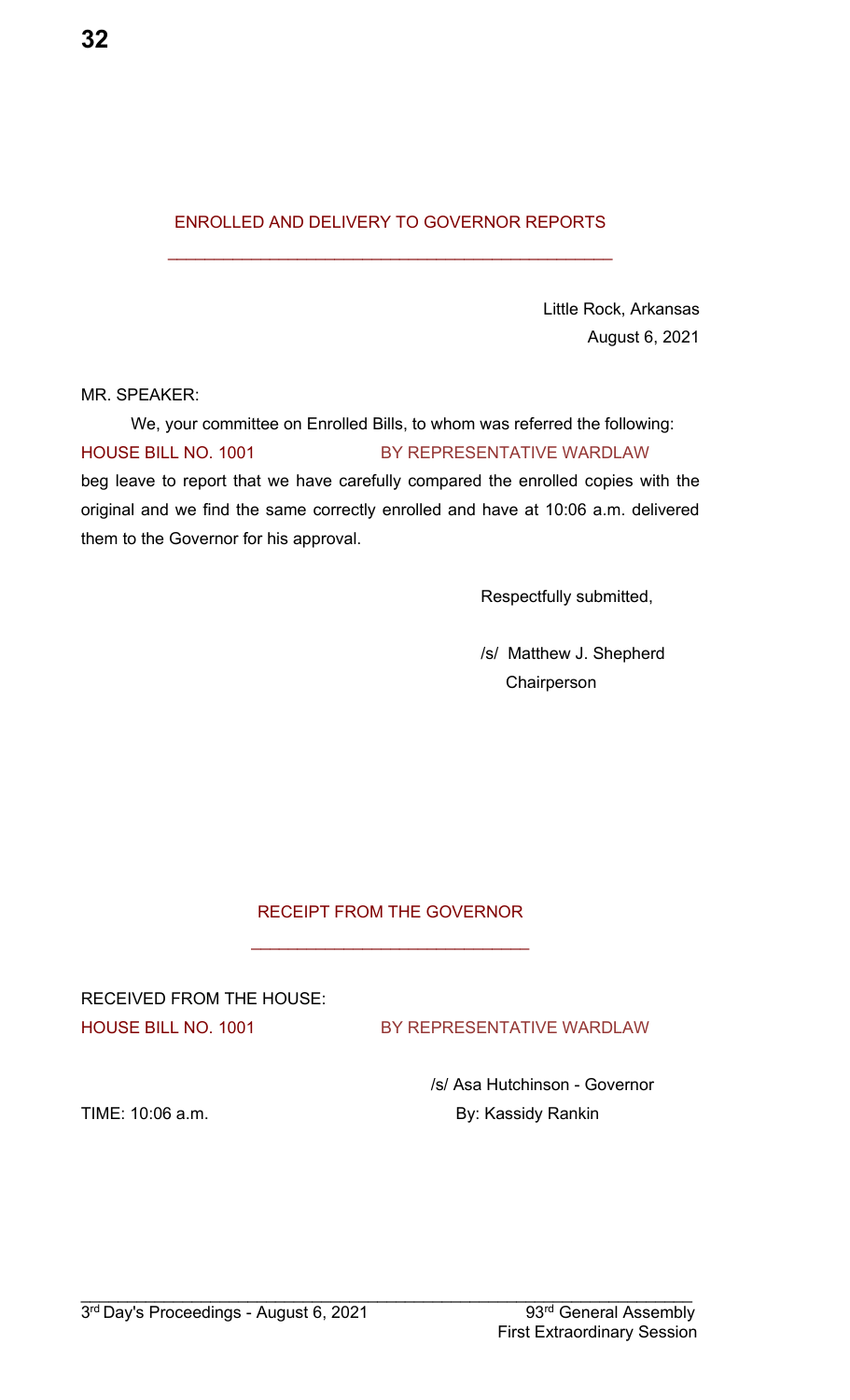#### **STATE OF ARKANSAS**

ASA HUTCHINSON GOVERNOR

August 6, 2021

TO THE SPEAKER OF THE HOUSE

Dear Mr. Speaker:

This is to inform you that on August 6, 2021, I reviewed and approved the following measures from the First Extraordinary Session of the Ninety-Third General Assembly:

HOUSE BILL NO. 1001 - ACT 1

Sincerely,

/s/ Asa Hutchinson

cc: Ann Cornwell, Director/Secretary of the Senate, Arkansas Senate

500 WOODLANE STREET, SUITE 250 LITTLE ROCK, AR 72201 TELEPHONE (501) 682-2345 www.governor.arkansas.gov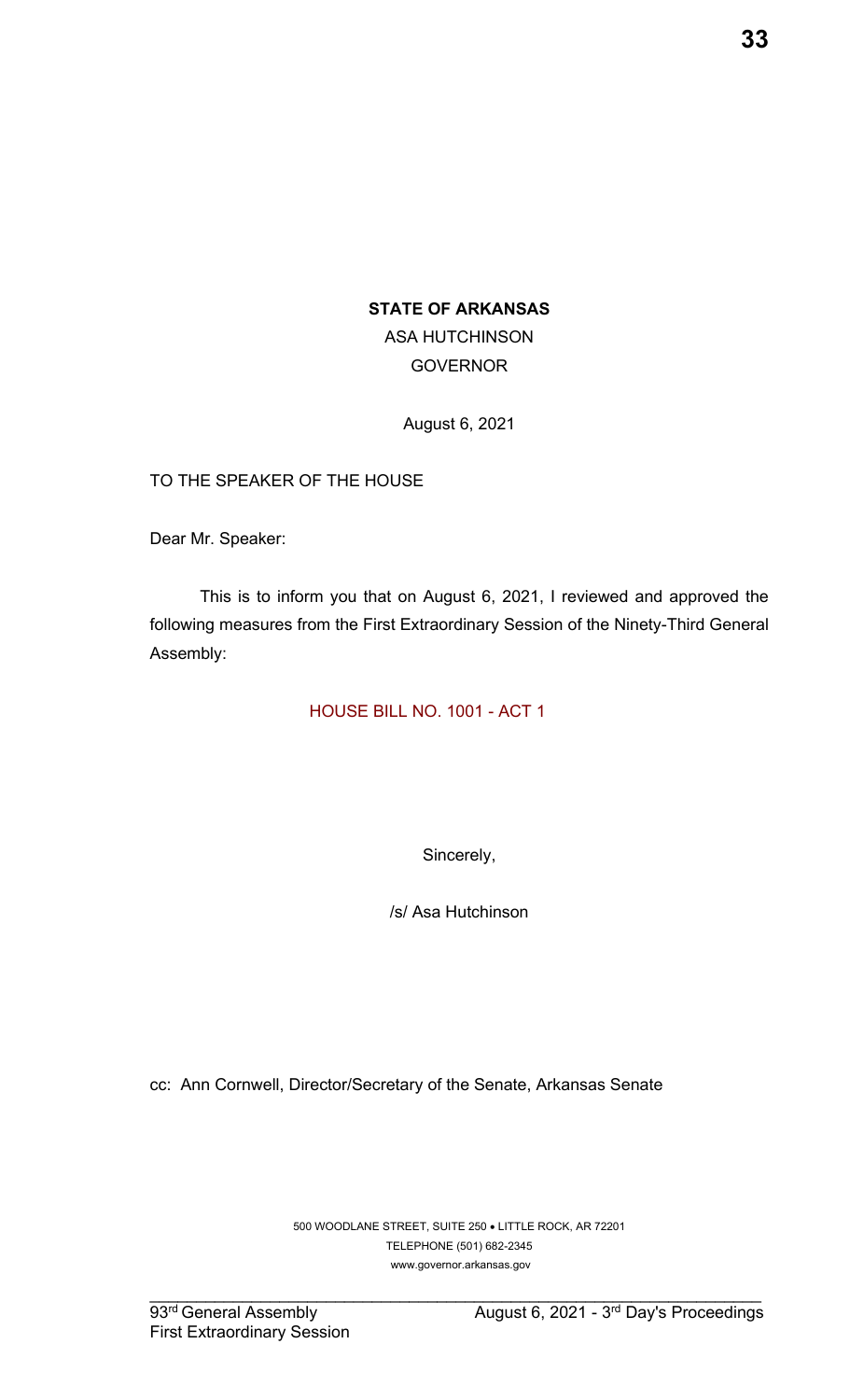#### **STATE OF ARKANSAS**

# *HOUSE OF REPRESENTATIVES* NINETY-SECOND GENERAL ASSEMBLY 350 STATE CAPITOL 500 WOODLANE AVENUE LITTLE ROCK, ARKANSAS 72201-1089 (501) 682-7771 TDD (501) 682-9148 SHERRI STACKS, CHIEF/FISCAL OFFICER

August 6, 2021

The Honorable John Thurston Secretary of State State Capitol Building Little Rock, AR 72201

Dear Mr. Thurston:

Attached are the House Resolutions that were adopted during the First Extraordinary Session of the 93<sup>rd</sup> General Assembly. HOUSE RESOLUTION NO. 1001 HOUSE RESOLUTION NO. 1003

Also attached are the House Resolutions that died on the House Calendar at Sine Die Adjournment of the First Extraordinary Session of the 93rd General Assembly.

 $\mathcal{L}_\mathcal{L} = \mathcal{L}_\mathcal{L} = \mathcal{L}_\mathcal{L} = \mathcal{L}_\mathcal{L} = \mathcal{L}_\mathcal{L} = \mathcal{L}_\mathcal{L} = \mathcal{L}_\mathcal{L} = \mathcal{L}_\mathcal{L} = \mathcal{L}_\mathcal{L} = \mathcal{L}_\mathcal{L} = \mathcal{L}_\mathcal{L} = \mathcal{L}_\mathcal{L} = \mathcal{L}_\mathcal{L} = \mathcal{L}_\mathcal{L} = \mathcal{L}_\mathcal{L} = \mathcal{L}_\mathcal{L} = \mathcal{L}_\mathcal{L}$ 

HOUSE RESOLUTION NO. 1002 HOUSE RESOLUTION NO. 1004 HOUSE RESOLUTION NO. 1005 HOUSE RESOLUTION NO. 1006

Respectfully submitted,

/s/ Sherri Stacks

Chief Clerk/Fiscal Officer House of Representatives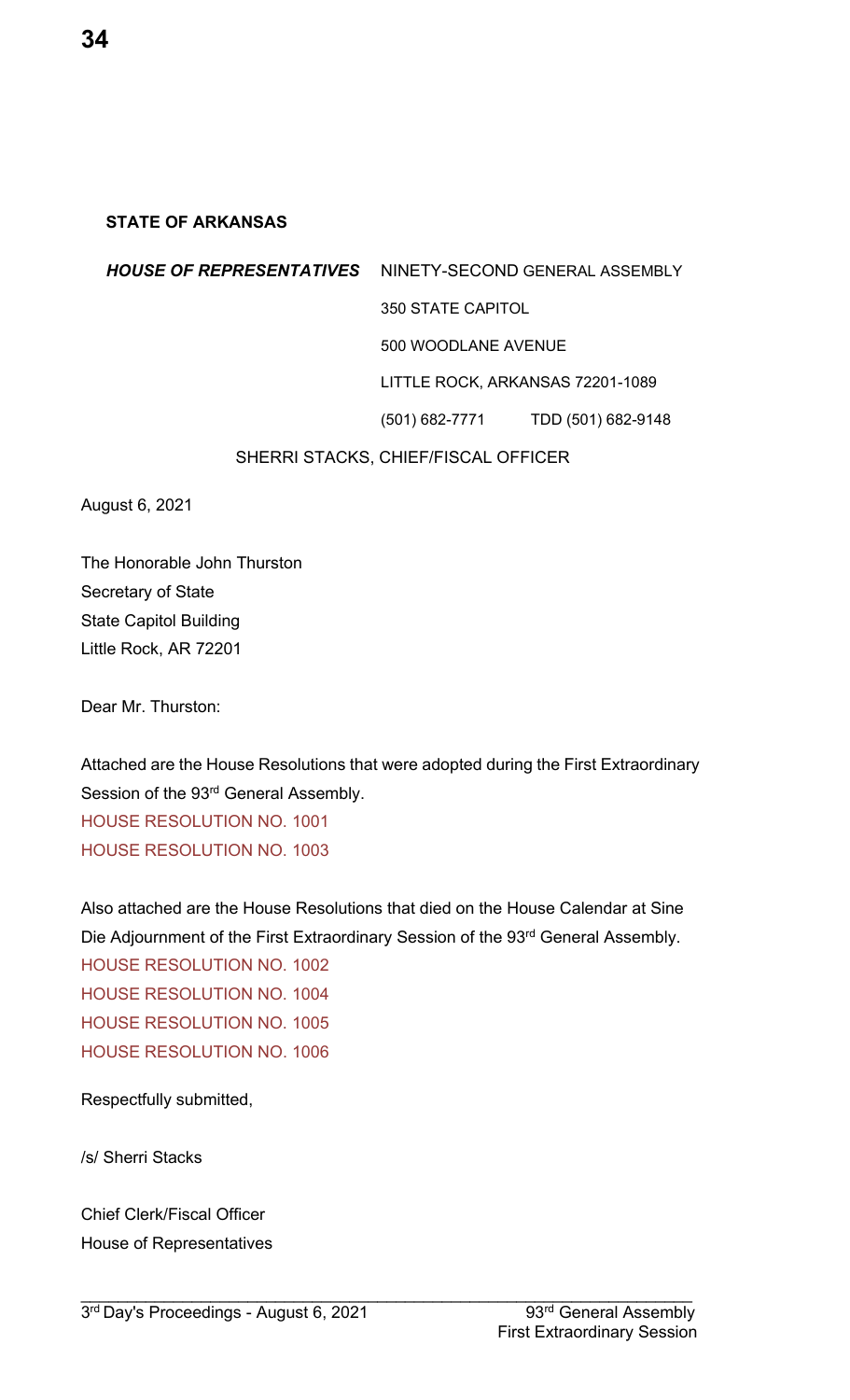#### **STATE OF ARKANSAS**

# *HOUSE OF REPRESENTATIVES* NINETY-SECOND GENERAL ASSEMBLY 350 STATE CAPITOL 500 WOODLANE AVENUE LITTLE ROCK, ARKANSAS 72201-1089 (501) 682-7771 TDD (501) 682-9148 SHERRI STACKS, CHIEF/FISCAL OFFICER

The Honorable John Thurston Secretary of State State Capitol Building Little Rock, AR 72201

Dear Mr. Thurston:

August 6, 2021

Attached are the House Bills that died in the House at Sine Die Adjournment of the First Extraordinary Session of the 93rd General Assembly on August 6, 2021.

#### **Withdrawn**

HOUSE BILL NO. 1002 **Improperly Introduced** HOUSE BILL NO. 1005 **Died in Education Committee** HOUSE BILL NO. 1006 **Died in Public Health Committee** HOUSE BILL NO. 1003 HOUSE BILL NO. 1004

Respectfully submitted,

/s/ Sherri Stacks

Chief Clerk/Fiscal Officer House of Representatives **35**